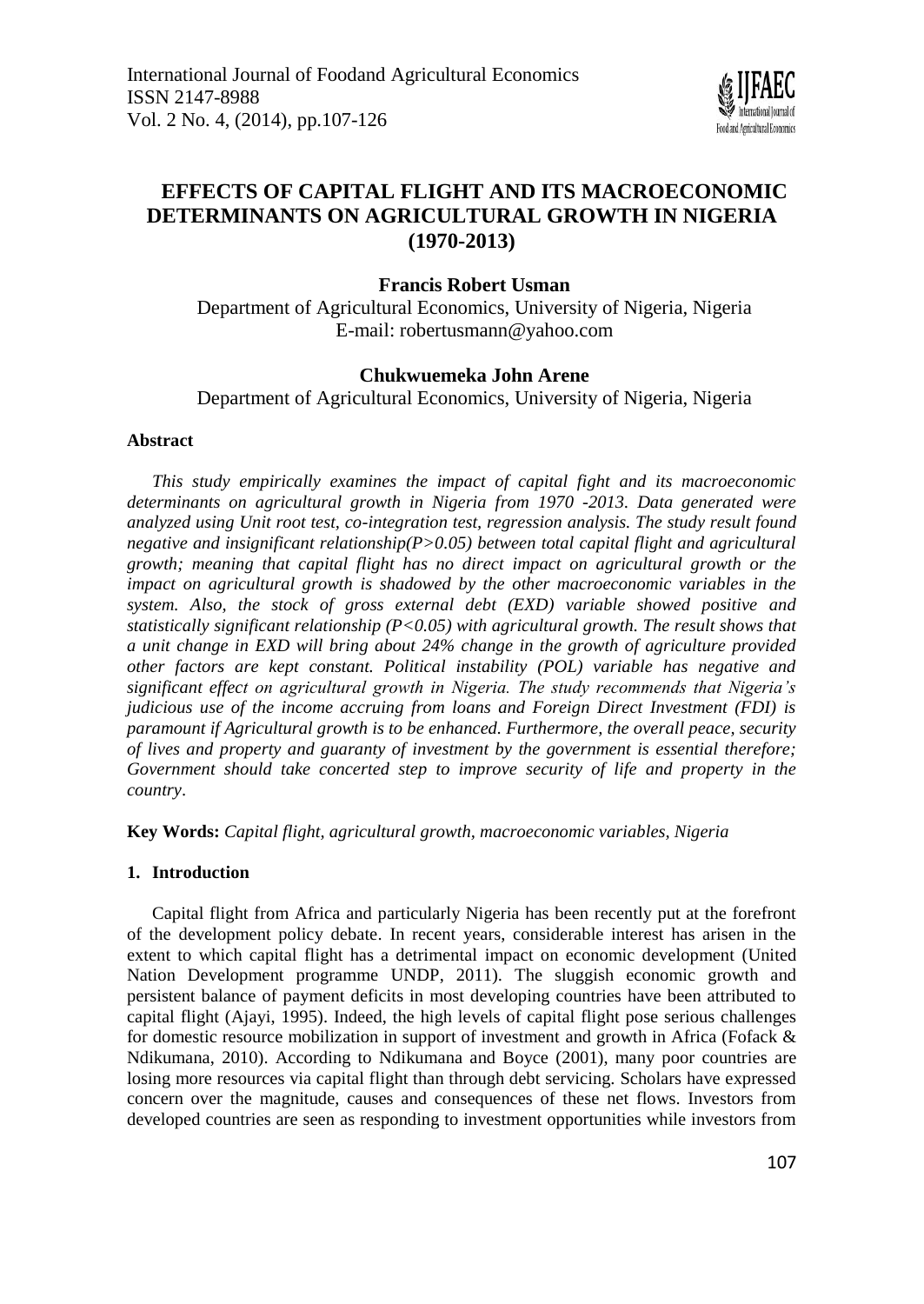developing countries are said to be escaping the high risks they perceive at home (Ajayi, 1997). Thus, according to Schneider (2003), Capital flight involves the outflows of resident capital which is motivated by economic and political uncertainties in the home country. The World Bank (1985) defines capital flight as the change in a nation's foreign assets. It is premised on trying to identify both the sources and uses of international funds by a nation; source funds consist of the increase in recorded gross external debt and net foreign direct investment, which can in turn be used to finance the current account and/or to increase official reserves. In essence, it equates capital flight with all non-official capital outflows. Capital flight is defined as that part of the increase in external claims that yields no recorded investment income. This in essence is the Dooley (1986) approach. In the Morgan Guaranty Trust Company study (1986), capital flight is defined as "the reported and unreported acquisition of foreign assets by the non-bank private sector and some elements of the public sector".

The International Monetary Fund IMF (1996) reveals that Nigeria suffered a loss of \$7,573million between 1972 and 1989 to capital flight. Out of this total, the sum of US\$7,362 million was lost between 1972 and 1978 against a capital inflow of \$270 million within the same period. International Financial Corporation (1998) observed that Nigeria is among many African economies that have achieved significant lower investment levels as a result of capital flight. Such low level investment brought about by high rate of capital flight in Nigeria also has multiplier consequences on other aspect of the economy, including the alarming rate of unemployment as well as pronounced regressive effects on the distribution of wealth in Nigeria. The 2007 United Nation Conference on Trade and Development (UNCTAD) report showed that around \$13 billion per year have left the African continent between 1991 and 2004. This represents a huge 7.6% of annual GDP with Nigeria having external assets 6.7 times higher than her debt stocks. In addition, the total stock of illicit outflows from Nigeria between 2002 and 2011 was put at \$142,274 million (Global Financial Integrity, 2013). Capital flight has been regarded as a major factor contributing to the mounting foreign debt and inhibiting development efforts in the third world countries (Cuddington, 1986). External debt in Nigeria for example, increased by 700 percent from \$3.5 billion in 1980 to \$28.0 billion in 2000 (Ajayi, 2007) while debt outstanding at year end 2012 stood at \$6522 million.

In spite of Nigeria's rich agricultural resource endowment; there has been a gradual decline in agriculture's contributions to the nation's economy (Manyong et al., 2003). In the 1960s, agriculture accounted for 65-70% of total exports; it fell to about 40% in the 1970s, and crashed to less than 2% in the late 1990s. The average agricultural growth rate for 2004– 2007 was 7 percent but dropped to 5.2 percent from 2008-2013. Furthermore, the agricultural sector has been one of the least attractive sectors for Foreign Direct Investment (FDI) in Nigeria. Through 1970 to 2001 the sector comprised only 1.7 percent of the total FDI (FAO, 2012).

Studies on the determinants of capital flight and its impact on the Nigerian economy include those of Ajayi (1992; 1997), Lawanson (2007) and Onwiodwokit (2002). While many studies have been done on capital flight as it affects economic growth (Gosarova, 2009; Lan, 2009; Ameth, 2014), little or nothing has been undertaken in relation to the assessment of the impact of capital flight on agricultural growth. It is against this backdrop that this study sets to find out the effects of capital flight on agricultural growth in Nigerian

The broad objective of the study is to evaluate the effects of capital flight on agricultural growth in Nigeria. The specific objectives are (1) to describe the trend of capital flight and agricultural growth in Nigeria over the sample period 1970 to 2013; (2) to estimate the magnitude of capital flight from Nigeria using the World Bank and Morgan Guaranty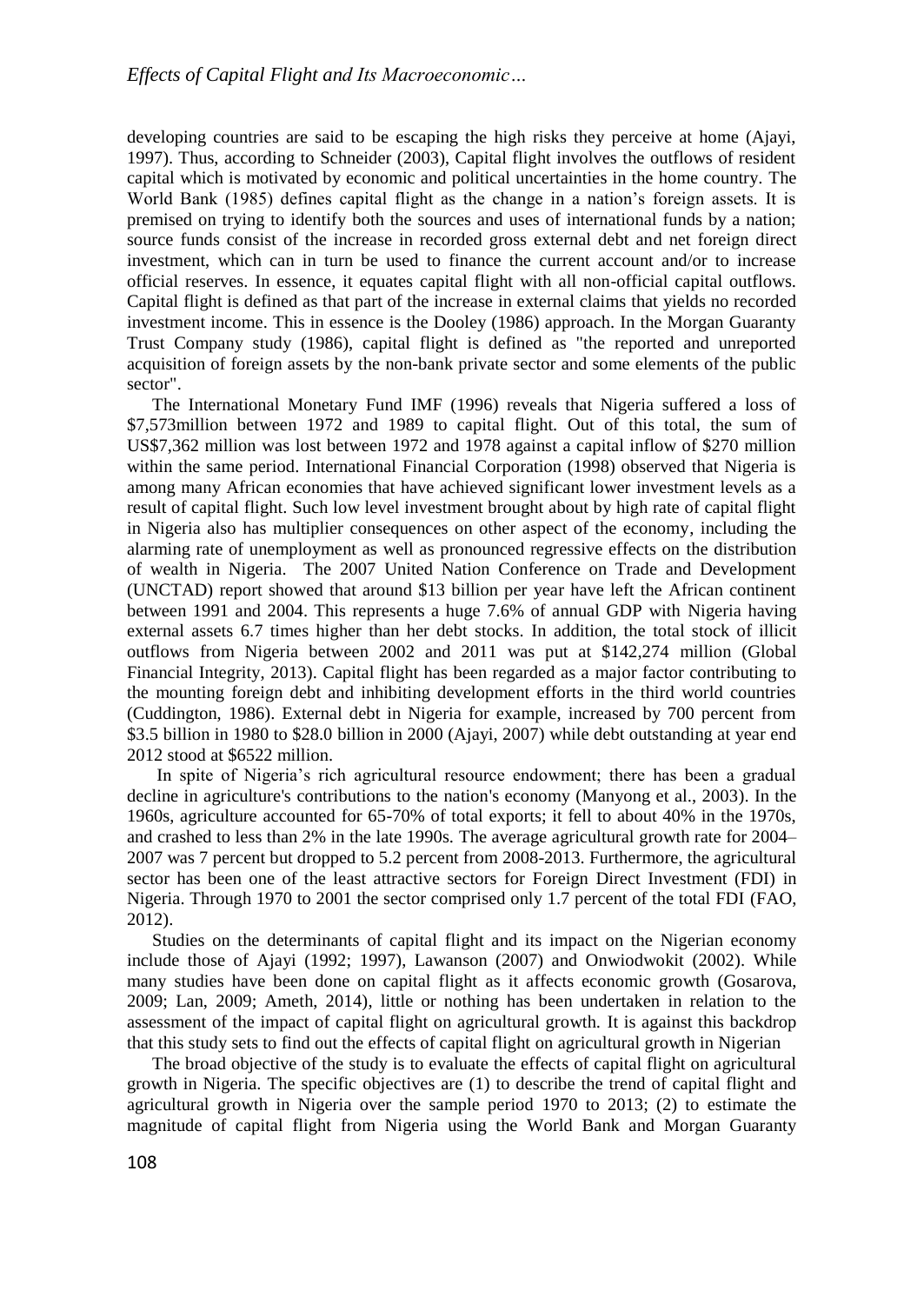company approaches; and (3) to estimate the effects of capital flight and associated macroeconomic determinants on agricultural growth in the country.

**Study Hypothesis:** The null hypothesis to be tested is that:

 $H<sub>0</sub>$ : the volume of total capital outflows and its implicit factors have no significant effects on agricultural growth in Nigeria.

## **2. Literature Review**

### **2.1 Approaches to Measurement of Capital Flight**

#### **2.1.1 The Residual Method**

In Lawanson (2007), capital flight estimates were based on the two authorities namely World Bank and Morgan Trust Bank and were defined as:

$$
CF (WBi = FDI + \triangle ADJDEBTt - (CAD + \triangle TRSEG)
$$
  
\n
$$
CF (MT)i = FDI + \triangle ADJDEBTt - \triangle FAB - (CADi + \triangle TRESG)
$$
\n(1)

The notations are CF for capital flight, WB for World Bank and MT for Morgan Trust FDI for Foreign Direct investment, ΔADJDEBT is the changes in adjusted debt position ΔFAB is the changes in foreign assets holdings of banks CAD is current account deficit and ΔTRESG is the changes in total reserves less holdings of gold.

## **2.1.2 The Dooley Method**

The Dooley method computes capital flight as the difference between total capital outflows and the change in external assets stocks. According to this method, total capital outflows are calculated as follows:

$$
FETCit = EEit + INDEit - CCit + \Delta RESit - EONit - BMFMIit
$$
 (3)

Where FETC is total capital outflows; EE is foreign borrowing as reported in the balance of payments statistics; EON is net errors and omissions; and BMFMI is the difference between the change in the stock of external debt reported by the World Bank and foreign borrowing reported in the balance of payments statistics published by the International Monetary Fund (IMF). The stock of external assets corresponding to reported interest earnings is:

$$
AE_t = GINT/r_t \tag{4}
$$

Where AE is external assets; r is the US deposit rate (assumed to be a representative international market interest rate); and GINT is reported interest earnings. Capital flight according to the Dooley method (FCd) is then measured as:

$$
FCdit = FETCit - \Delta AEit \tag{5}
$$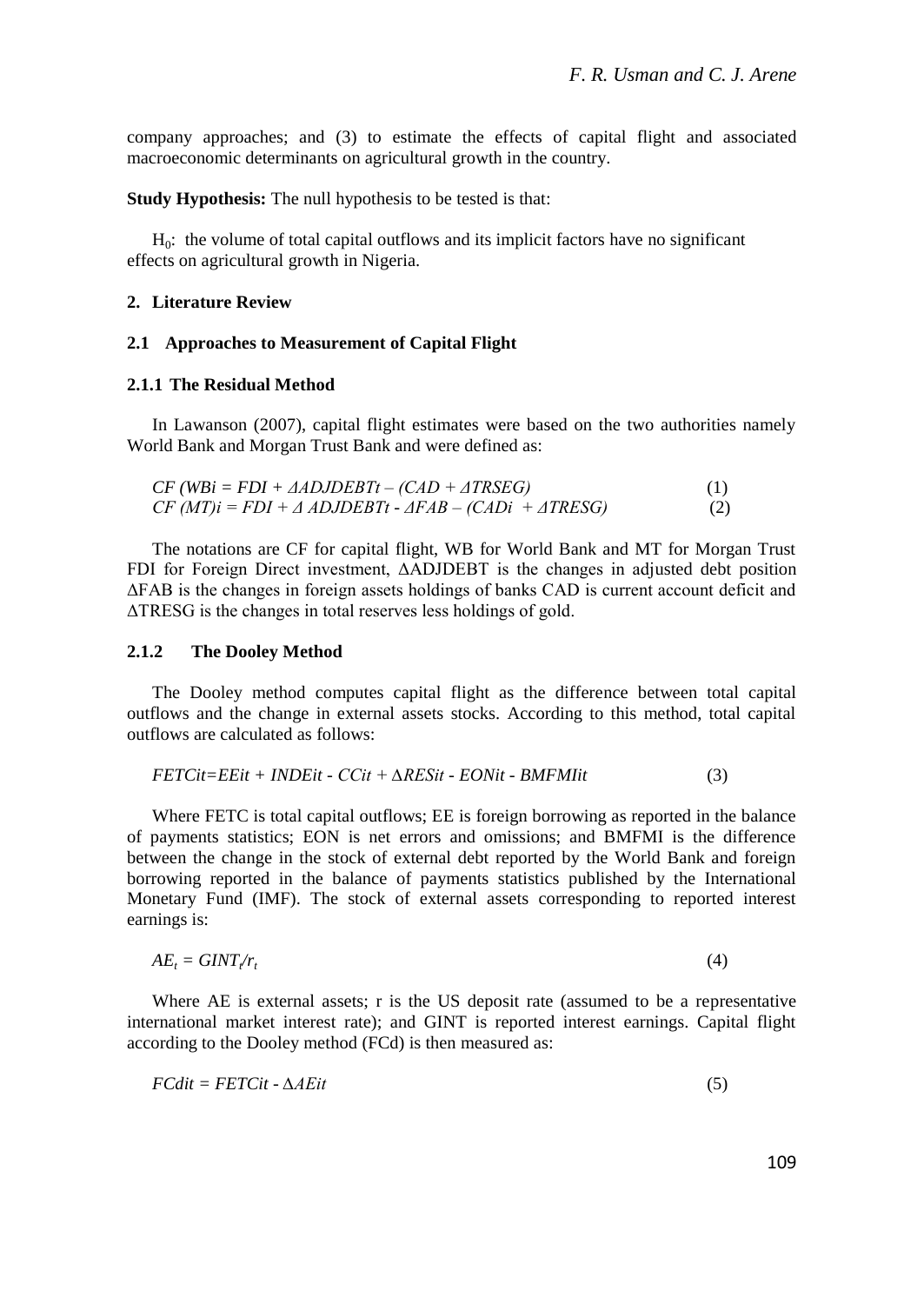#### **2.1.3 Hot Money Measure:**

Cuddington's (1986) "hot money" or "narrow measure" is the sum of non-bank private short-term capital outflows plus net errors and omissions in the balance of payments statistics. There are three variants of this measure and defined as follows:

| $F C I a i t = - (g i t + c I i t)$                  | (6) |
|------------------------------------------------------|-----|
| $F C 2 a i t = - (g i t + c i t)$                    | (7) |
| $F C 3 a i t = -(g i t + c i t + e I i t + e 2 i t)$ | (8) |

Where FC1a is the first variant of the hot money method; FC2a is the second variant of the hot money method; FC3a is the third variant of the hot money method; g is the net errors and omissions; e refers to the portfolio investment: e1 and e2 are the other bills and shares respectively; c is the other short-term capital of the other sectors; and c1 is the other assets.

#### **2.1.4 Mirror Stock Statistics / The Asset Method:**

Under this method, capital flight is measured as the change in cross border bank deposits of nonbanks by residence of the depositor. The total figures represent the amount of money owned by the citizens of a country in foreign banks. The yearly changes in this stock are referred to as capital flight. This method has been used by (Khan & Haque, 1987). Using this approach, the statistics for the calculation of capital flight are available directly from the IMF's international Financial Statistics publication.

#### **2.2 The Determinants of Capital Flight**

In the literature, the main determinants of capital flight are: Past capital flight, capital inflows, macroeconomic instability, rate of return differentials, financial development, external debt, governance and institutional quality, political risks and war, and uncertainty of public policies (Hermes & Lensink, 2001; Hermes, Lensink & Murinde, 2002; Ndikumana & Boyce, 2003, 2007; Ajayi, 2007; Cerra, Rishi & Saxena, 2008).

#### **2.3 Theoretical and Empirical Models**

The theoretical framework for the study is based on the Solow (Neoclassical) Growth Model. The Cobb-Douglas production function approach is used thus:

$$
Q = AK^{\alpha}L^{1-\alpha} \tag{9}
$$

Where Q is output, K is capital, L is labour, and A is a parameter meant to capture the technological state or total factor productivity (TFP), and  $0 < \alpha < 1$ . It is assumed that the function exhibits constant returns to scale and smooth substitutability which vary continuously with K and L. Considering the capital-labour ratio expression of the function, the marginal product of capital-labour ratio is given as:

$$
\frac{dQ}{dK} = \alpha A(K)^{-(1-\alpha)}\tag{10}
$$

Where  $k= K/L$ . This expression describes the rate of returns on capital, which is negatively related to capital-labour ratio but positively relayed to TFP variable. The TFP variable is production shift factor representing a collection of measures of the state of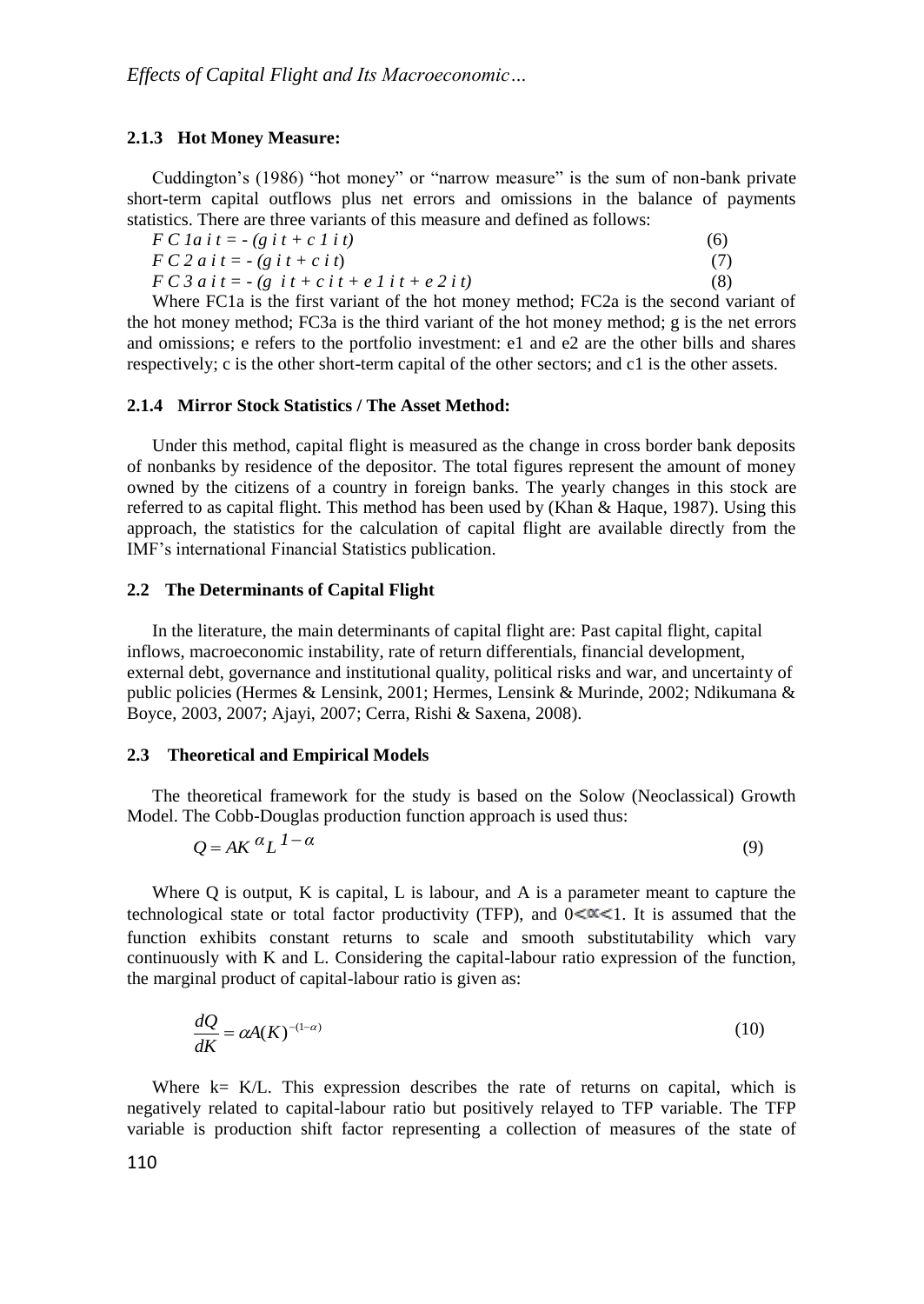technology, the adequacy or otherwise of institutions, conduciveness of the economic environment for production activities, and others. A number of studies such as Hall and Jones (1999), Klenow and Rodriguez-Clare (1997), and Gournichas and Jeanne (2006) in the literature emphasizes the importance of TFP on growth.

Given that output is negatively related to marginal product of capital-labour ratio, the growth rate of output is dependent on the growth rate of capital per unit of labour, which is endogenously determined within the model. However, the perception of investors who are at the heart of capital formation, about the conduciveness or the effectiveness of institutions and implication for productive economic activity and the state of the technology influence the investment portfolio decision of investors. This therefore leads to capital accumulation process, which describe how capital stock evolves over time. The capital accumulation equations can therefore be expressed as dependent on proportion of output saved and the rate of depreciation of capital. Given that a proportion of output saved is invested in the economy, macroeconomic equilibrium condition for capital accumulation can be written as:

$$
K = sY - \delta K \tag{11}
$$

Where 's' is the saving rate as fraction of every unit of output saved and  $\delta$  is the depreciation rate as a fraction of every unit of capital that is worn out. Both the 's' and 'δ' are exogenous to the model. The intuition for this equation lies in the national income accounting identity for a closed economy, such that the sum of private and government savings is equal to the gross investment in the economy. Discounting next period capital stock in the current period for depreciation in addition to current investment the aggregate capital growth is described by equation 12:

$$
K_{t+1} = (1 - \partial)K_t + I_t
$$
 (12)

With savings expressed as a function of output, and savings = investment, this equation becomes

$$
\mathbf{K}_{t+1} = (1 - \partial) \mathbf{K}_t + s \mathbf{A} \mathbf{L}_t^{\alpha} \mathbf{L}_t^{1-\alpha} \tag{13}
$$

Assuming labour growth rate to be "n", the capital-labour ratio growth thus becomes

$$
K_{t+1} = \left(\frac{1-\delta}{1+n}\right)K_t + \frac{sA}{1+n}K_t^{\alpha}
$$
 (14)

The long run steady state growth of capital output ratio can be derived as:

$$
K_{t+1} = A \left(\frac{sA}{n+\delta}\right)^{1/(1-\alpha)\alpha} \tag{15}
$$

The steady state level of real income and investment can be deduced respectively as:

$$
y^* A(k^*)^\alpha = A \left(\frac{sA}{n+\delta}\right)^{\alpha/(1-\alpha)\alpha} \tag{16}
$$

where  $\mu$  is the population the per capita income (PCY) and investment can be expresses as:

$$
y^* / \mu A(k^*)^{\alpha} = A \left(\frac{sA}{n+\delta}\right)^{\alpha/(1-\alpha)\alpha} \tag{17}
$$

111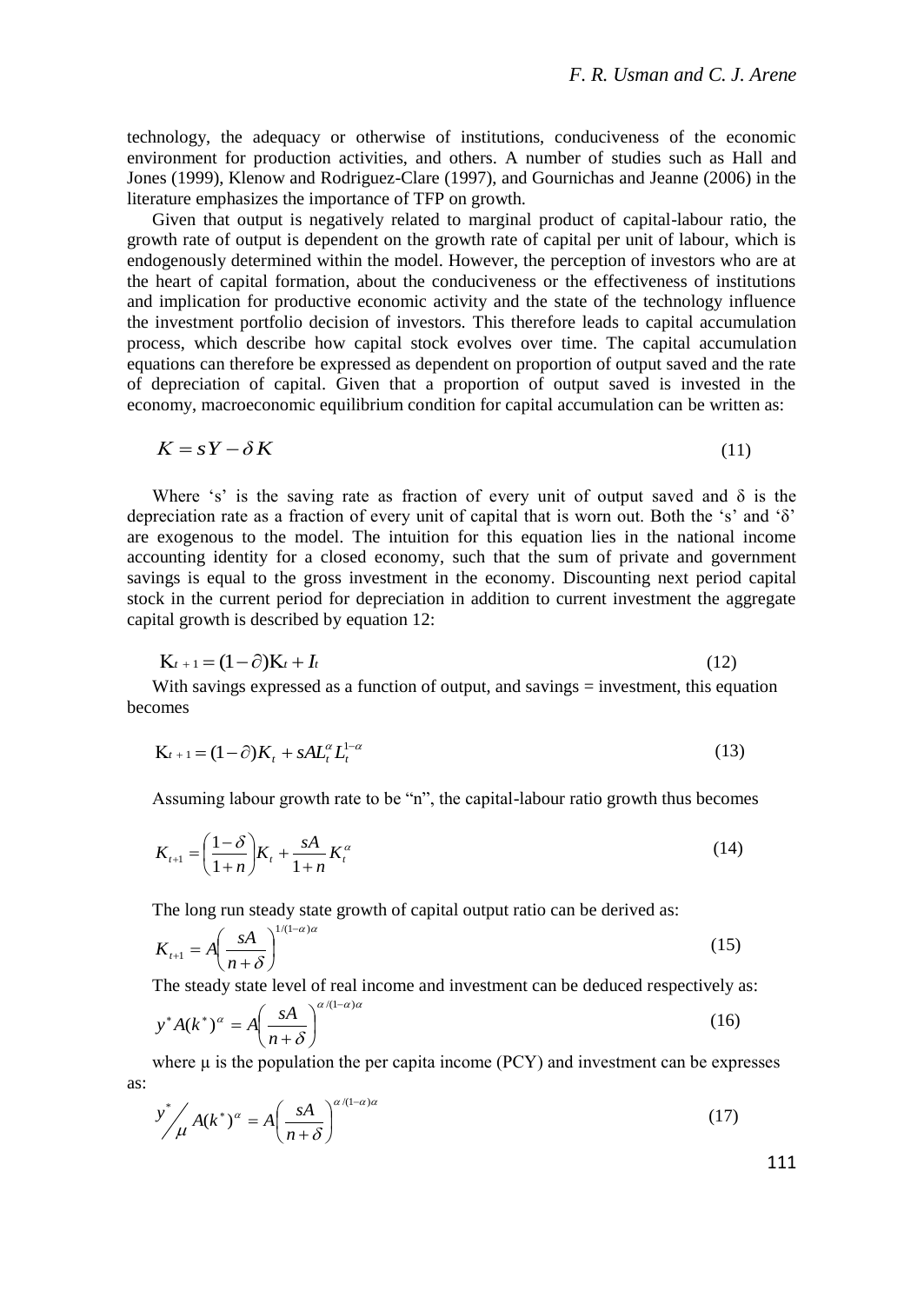, and

$$
i^{\ast} / \mu = sf(k) = sA(k^*)^{\alpha} = sA \left(\frac{sA}{n+\delta}\right)^{\alpha/(1-\alpha)\alpha}
$$
\n(18)

The steady state capital growth therefore allows capital (K) to grow to accompany effective unit of labour and cover depreciation of old capital. Thus the required per capita investment rate becomes:

$$
i^* / \mu = (n + \delta) k^* \tag{19}
$$

Although investment is not usually per person but the model gives insight that investments should be proportionate to the population to create the desirable multiplier effects (Arene, 2014).

Recall that the model made room for labour and knowledge to grow at a constant rate 'n', but now not all of such labour and knowledge are employed, such that

$$
n = (ep)^{\lambda} (np)^{\lambda - 1}
$$
 (20)

Where:  $(ep)^{\lambda}$  is employed and  $(np)^{\lambda-1}$  is unemployed. Thus, population and unemployment can affect respectively capital formation and per capita income which can denote poverty. Given that the mechanism through which capital flight and external debt affect growth, in this case per capita income and by extension, poverty and unemployment is through investment, a slight modification of the model to account for incidence of capital flight, external debt flows and external debt servicing is made in equation (21). It is in line with the argument that debt can additionally influence economic growth via effect on the productivity of investment, and by leading to severely compressed budgets and fiscal deficits (Fosu, 1996). Equation (20) is therefore modified to become:

$$
dk/dt = sA(k^*)^{\alpha} - (n+\delta)k - (KF + EXP + FDI)
$$
\n(21)

Where KF is capital flight growth rate, EXD is external debt and FDI is net foreign direct investment. While both capital flight and debt servicing adversely affect the rate of capital formation, the inflow of external debt tend to increase available resources for capital formation.

The other relevant variables which can affect investment and agricultural growth are inflationary rate (INF) which will also affect level of investment, gross domestic product (GDP), and political instability (POL) which will affect all socio economic functions. Keeping this at heart and using a simplified version, the fundamental Solowian differential equation is given as: *d k* / *dt* =  $sA(k^*)^{\alpha} - (n + \delta)k - (KF + EXP + FDI) + (-INF + GDP + POL + INTD + MINS)$ 

$$
dk/dt = sA(k^*)^{\alpha} - (n+\delta)k - (KF + EXP + FDI) + (-INF + GDP + POL + INTD + MINS)
$$
\n(22)

## **3. Methodology**

#### **3.1 The Study Scope**

Nigeria is the focus of the study. It is made up of 36 State and a Federal Capital Territory. It has an area of  $923,769$  km<sup>2</sup> (approximately 92.4 million ha) (Federal Ministry of Agriculture, water Resources and Rural Development, FMAWRRD, 1989; and African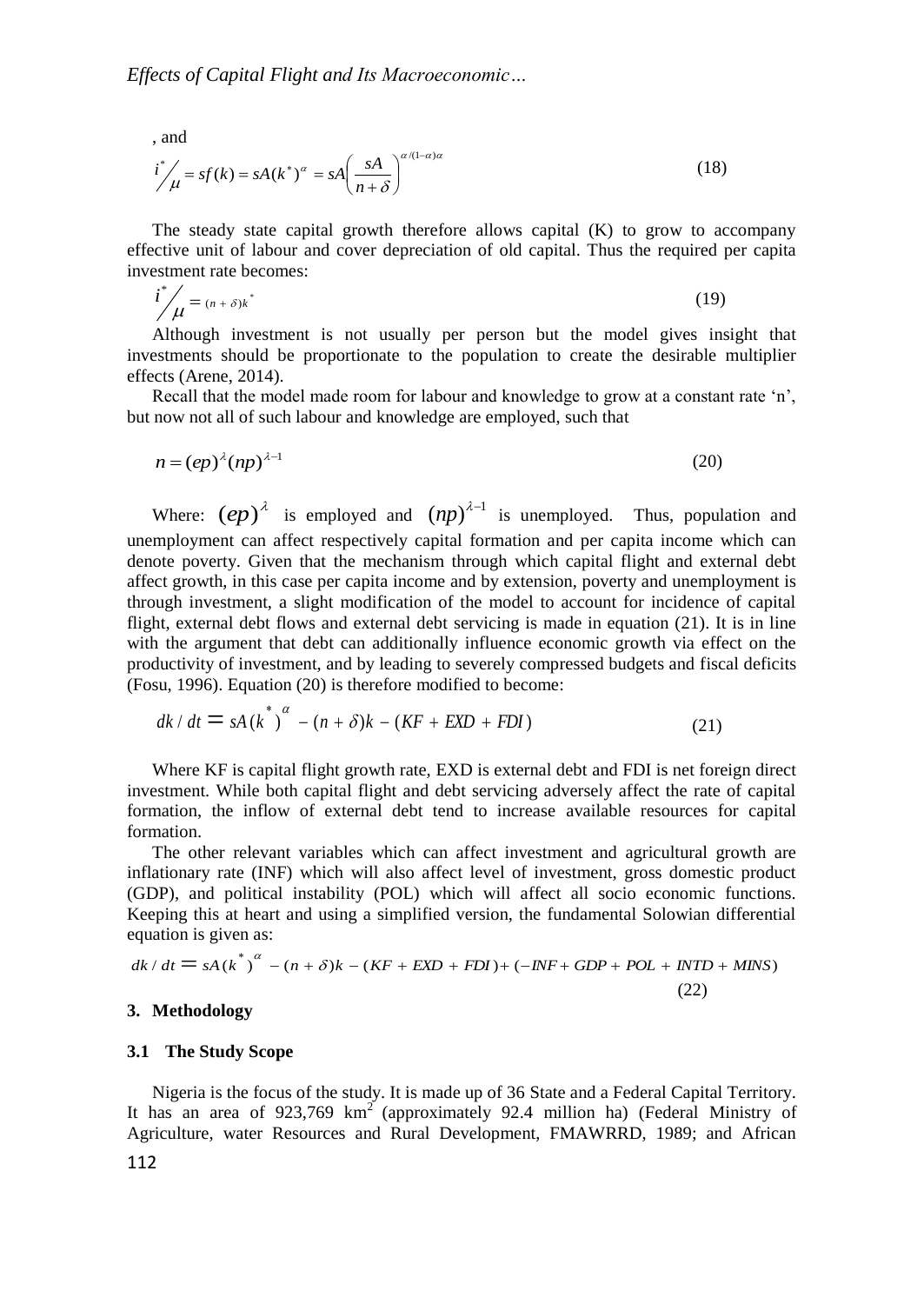Development Bank, ADB, 2010). As at 2006, the national census recorded a population of 140,431,790 for the country (National Population Commission, NPC, 2006) making it the most populous country in Africa.

#### **3.2 Sampling and Data Collection**

This study adopted survey research with Nigeria as the focus of the study. Secondary data and existing literature on capital flight were used to provide guide. The data were sourced from National Bureau of Statistics and Central Bank of Nigeria's statistical bulletin with respect to inflationary rate, agriculture GDP. Other data on capital flight were sourced from IMF International Financial Statistics, Direction of Trade Statistics, and Balance of Payment Statistics. Others include World Bank, World Debt Table data base.

#### **3.3 Method of Data Analysis**

The data for this study were analyzed using both descriptive statistics and ordinary least square. Objectives one (1) and two (2) were realized using descriptive statistics such as means, percentages, graphs, and trend analysis while objective three (3) was achieved with multiple regression analysis (OLS).

#### **3.3.1Ordinary Least Squares (OLS)**

Ordinary least squares (OLS) regression is a generalized linear modeling technique that may be used to model a single response variable which has been recorded on at least an interval scale. The technique may be applied to a single or multiple explanatory variables and also categorical explanatory variables that have been appropriately coded (Hutcheson, 2011).

Among the few studies carried out in Nigeria are, the study carried out by Onwioduokit (2002). He estimated the determinants of capital flight from Nigeria for the period of 1970- 2000. The data were analyzed using ordinary least square (OLS). The results of the analysis revealed that domestic inflation, availability of capital, parallel market premium and competitive growth rate of the economy are the major determinants of capital flight in Nigeria.

In order to estimate the effects of capital flight and its macroeconomic determinants on agricultural growth, the shares of agriculture to gross domestic product will be modeled as a function of total capital outflows, stock of gross external debt, political instability, macroeconomic instability, interest rate differential, net foreign direct investment and inflation rate. Mathematically this can be specified as:

$$
AGR = f(KF, EXP, MINS, POL, INTD, FDI, INF)
$$
\n
$$
(23)
$$

Assuming a linear relationship between our dependent variable and the independent variables and using the theoretical expected signs, the above mathematical equation can be transformed as follow: Assuming a linear relationship between our dependent variable and t<br>ables and using the theoretical expected signs, the above mathematical<br>sformed as follow:<br> $AGR_i = \alpha_0 + \alpha_1 (KF)_i + \alpha_2 (EXP)_i + \alpha_3 (MINS)_i + \alpha_4 (POL)_i + \alpha_5 (INTD)_i$ 

and using the theoretical expected signs, the above mathematical equation

\nas follows:

\n
$$
AGR_t = \alpha_0 + \alpha_1 (KF)_t + \alpha_2 (EXP)_t + \alpha_3 (MINS)_t + \alpha_4 (POL)_t + \alpha_5 (INTD)_t + \alpha_6 (FDI)_t + \alpha_7 (INF)_t + \mu_t
$$
\nWhen

Where;

*AGR* = Shares of agriculture to gross domestic product

 $KF = Total capital outflows.$ 

*EXD* = Stock of gross external debt.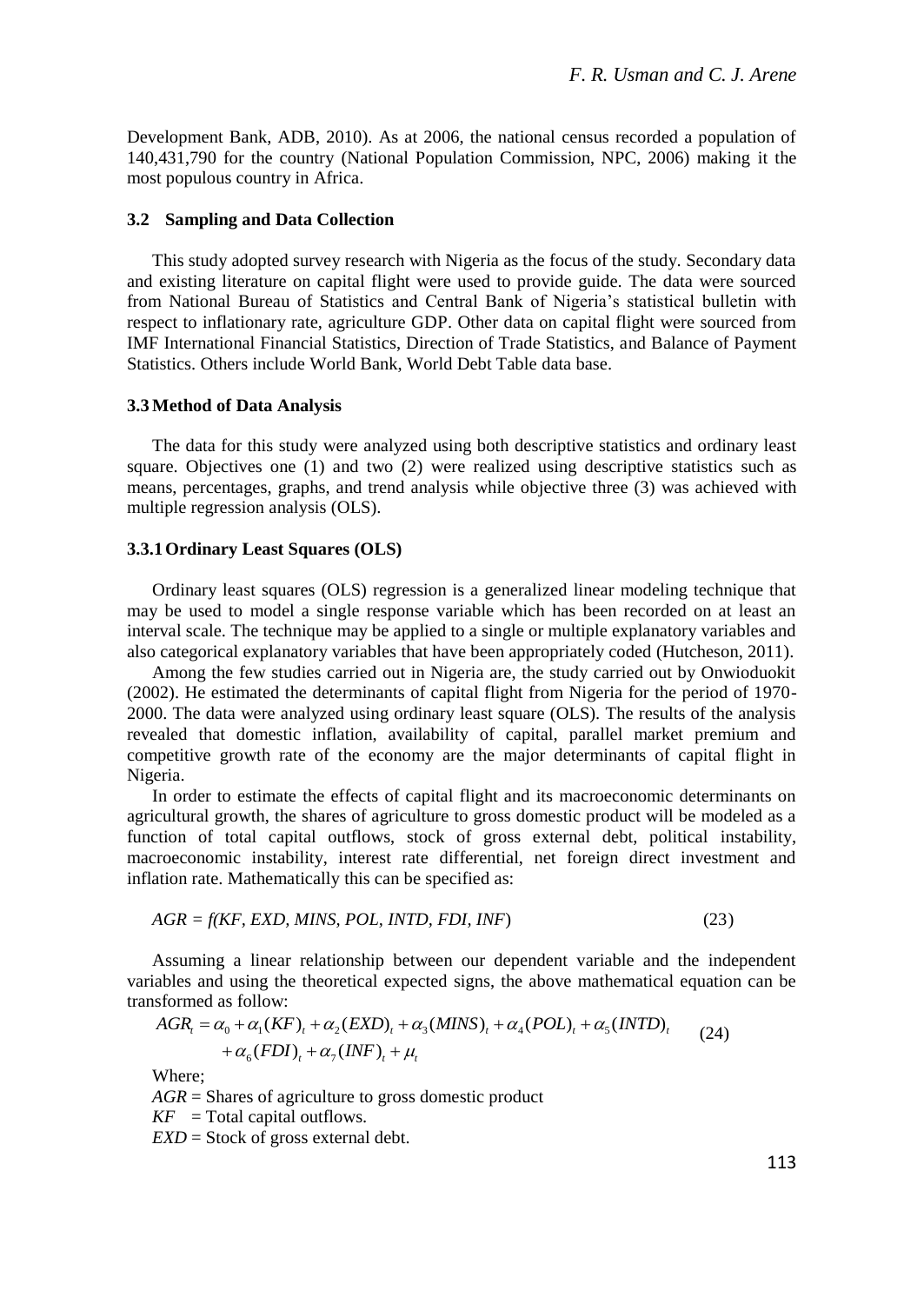$MINS$  = Macroeconomic instability, captured by the standard deviation of GDP. *POL* = Political instability captured by political freedom indicator

*INTD* = Interest rate differential measures by the difference between domestic interest rate and foreign interest rate.

*FDI* = Net foreign direct investment inflows.

 *= annual variability of consumer price index.* 

 $t =$  time period

To capture the actual effects of capital flight and its determining factors on agriculture growth, the above specification will be defined in an Autoregressive Distributed Lag (ARDL) approach. The stock of capital flight entails the spill-over of the past regime into the current set, and this can only be captured in an autoregressive distributed lag model. In all, both the current and past stock of capital outflows is expected to negatively affect agricultural growth, especially when measure as shares of agriculture to GDP. Therefore, effect of capital flight on agriculture growth requires long lags and reasonable time horizon

as demonstrated in the next equations.  
\n
$$
\Delta AGR_{t} = \alpha_{0} + \delta_{1}AGR_{t-1} - \delta_{1}KF_{t-1} + \sum_{i=1}^{r} \varphi_{i} \Delta X_{t-k} + \mu_{t}
$$
\n(25)

Where:

 $X_{t-k}$  = lagged explanatory variables included in the model

 $KF_{t-1} =$  lagged total capital outflows

 $AGR_{T-1}$  = lagged of shares of agriculture to GDP

 $\Delta$  = difference operator

The coefficient of this model can be expressed in an elasticity or proportionate forms, in ch case, the equation (25) will translate to a log – log model as in equation (26) below;<br>  $\Delta \ln(AGR)_t = \alpha_0 + \delta_1 \ln(AGR)_{t-1} - \delta_2 \ln(k$ which case, the equation  $(25)$  will translate to a  $log - log$  model as in equation  $(26)$  below;

The coefficient of this model can be expressed in an elasticity or proportionate  
ch case, the equation (25) will translate to a log – log model as in equation (26)  

$$
\Delta \ln(AGR)_t = \alpha_0 + \delta_1 \ln(AGR)_{t-1} - \delta_2 \ln(kF)_{t-1} + \sum_{i=1}^r \varphi_i \Delta \ln X_{t-k} + \mu_t
$$
 (26)

## **3.3.2 Estimation Procedure**

To avoid spurious results emanating from the use of non-stationary random process, the time series properties of the data will be examined. This process will begin with test of unit root to confirm the stationarity states of the variables that entered the model. Then cointegrating regression is obtained from the normalized coefficients of the model generated from the co-integrating vector. Should co-integration exist, the ECM model is estimated. Lastly, diagnostic tests of the stochastic properties of the models would be carried out.

#### **3.3.3Unit Root Tests**

A co-integrating relationship exists between non-stationary stochastic processes, if there is a stationary linear combination between them. Therefore, one needs to test the stationarity of the time series first. Augmented-Dickey-Fuller (ADF) and Phillips-Perron (PP) tests are adopted to determine whether or not the series are stationary. The testing procedure is specified in equation (27) below:<br>  $\triangle AGR_t = \lambda_0 + \beta t + \gamma AGR_{t-1} + \delta_1 \triangle AGR_{t-1} + ... + \delta_p \triangle AGR_{t-p} + \varepsilon_t$  (27) specified in equation (27) below:

$$
\Delta AGR_i = \lambda_0 + \beta t + \gamma AGR_{i-1} + \delta_i \Delta AGR_{i-1} + \dots + \delta_p \Delta AGR_{i-p} + \varepsilon_i
$$
 (27)  
Where,  
 $\lambda_0$  = the intercept,  
 $\beta$  = the coefficient on a time trend,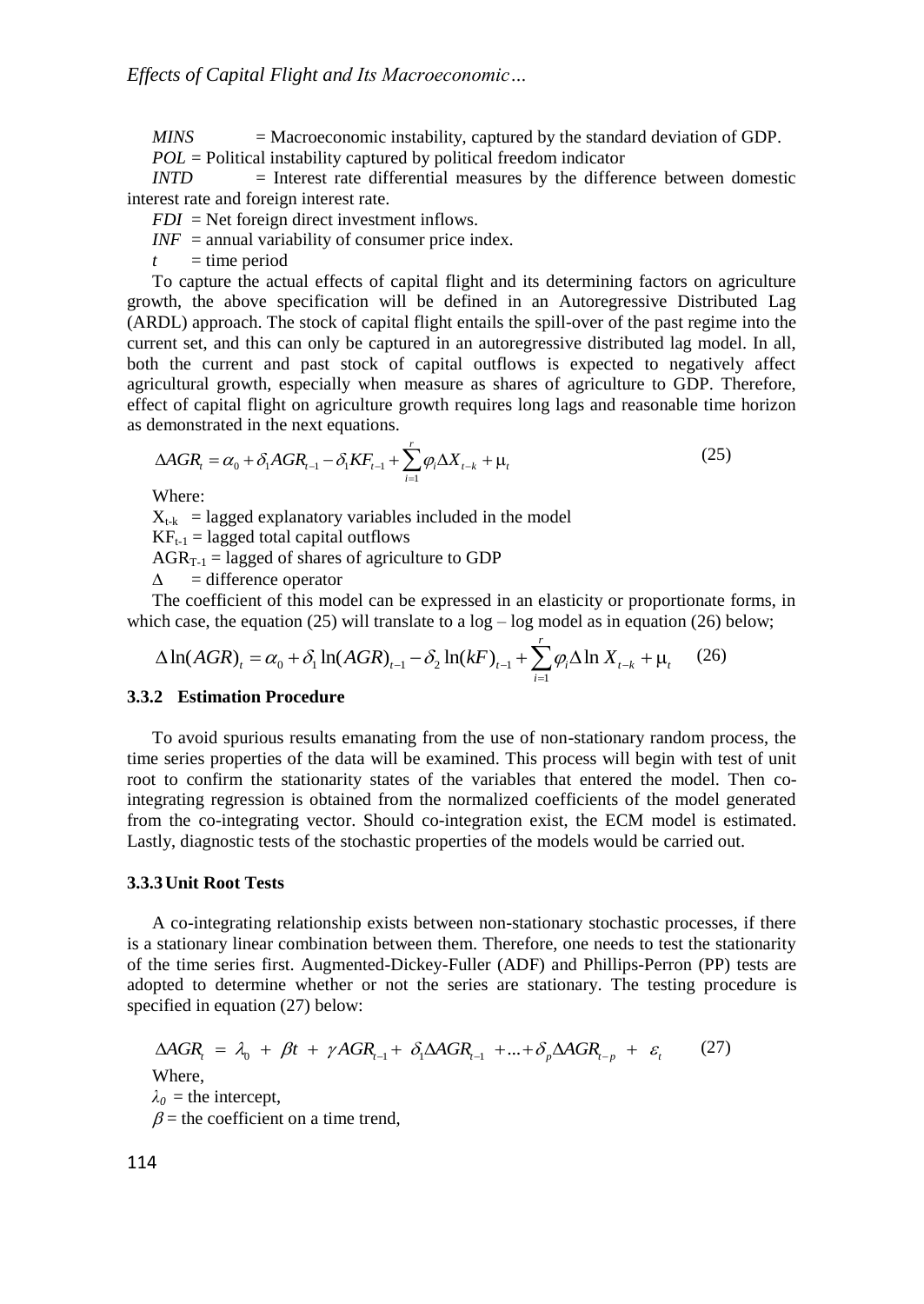$\delta$  = the parameter of the variable in question

 $P =$  the lag order of the autoregressive process, and

 $\Delta$  = the difference operator.

The unit root test is then carried out under the null hypothesis  $\gamma = 1$  against the alternative hypothesis of  $\gamma = 0$ . Once a value for the test statistic

$$
ADF_{\tau} = \frac{\hat{\gamma}}{SE(\hat{\gamma})}
$$
 (28)

is computed we shall compared it with the relevant critical value for the Dickey-Fuller Test. If the test statistic is greater (in absolute value) than the critical value at 5% or 1% level of significance, then the null hypothesis of  $\gamma = 1$  is rejected and conclusion of stationary series is drawn.

### **3.3.4 Co-integration Equation**

4 Co-integration Equation  
\n
$$
\left[\eta_m \log AGR_i = \alpha_1 + \sum_{i=2}^{p} \alpha_i \eta_m Z_i - \left(\eta_m \log AGR_i - \sum_{i=1}^{p} \beta \log X_{t-i} + v_{2t}\right)\right]
$$
\n(29)

Where

where  
\n
$$
\left[\eta_m \log AGR_t - \sum_{i=1} B \log X_{t-i}\right]
$$
 is the linear combination of the co integrated vectors,

X is a vector of the co integrated variables.

Because equation 28 is true, the individual influence of the co-integration variables cannot be separated unless with an error correction mechanism through an Error Correction Model (ECM).

## **3.3.5 The Error Correction Model Equation**

The error correction model is specified in its general term as in equation (30)  
\n
$$
\eta_m \log AGR_t = \alpha_1 + \sum_{i=2}^{p} \alpha_i \eta_m Z_t - \lambda ECM_{t-i} + V_{4t}
$$
\n(30)

Where

ECM = error correction mechanism,

 $-\lambda$  = the magnitude of error corrected each period specified in its 'a priori' form so as to restore  $\eta_m \log AGR_t$  to equilibrium.

#### **4. Results and Discussion**

#### **4.1Trend Analysis of the Core Variables**

The trend analysis of the difference in total capital flight measure of the World Bank and that of Morgan Guaranty Trust Company is presented below. Fig 1 below shows the trending estimate of the two measures of capital flight adopted.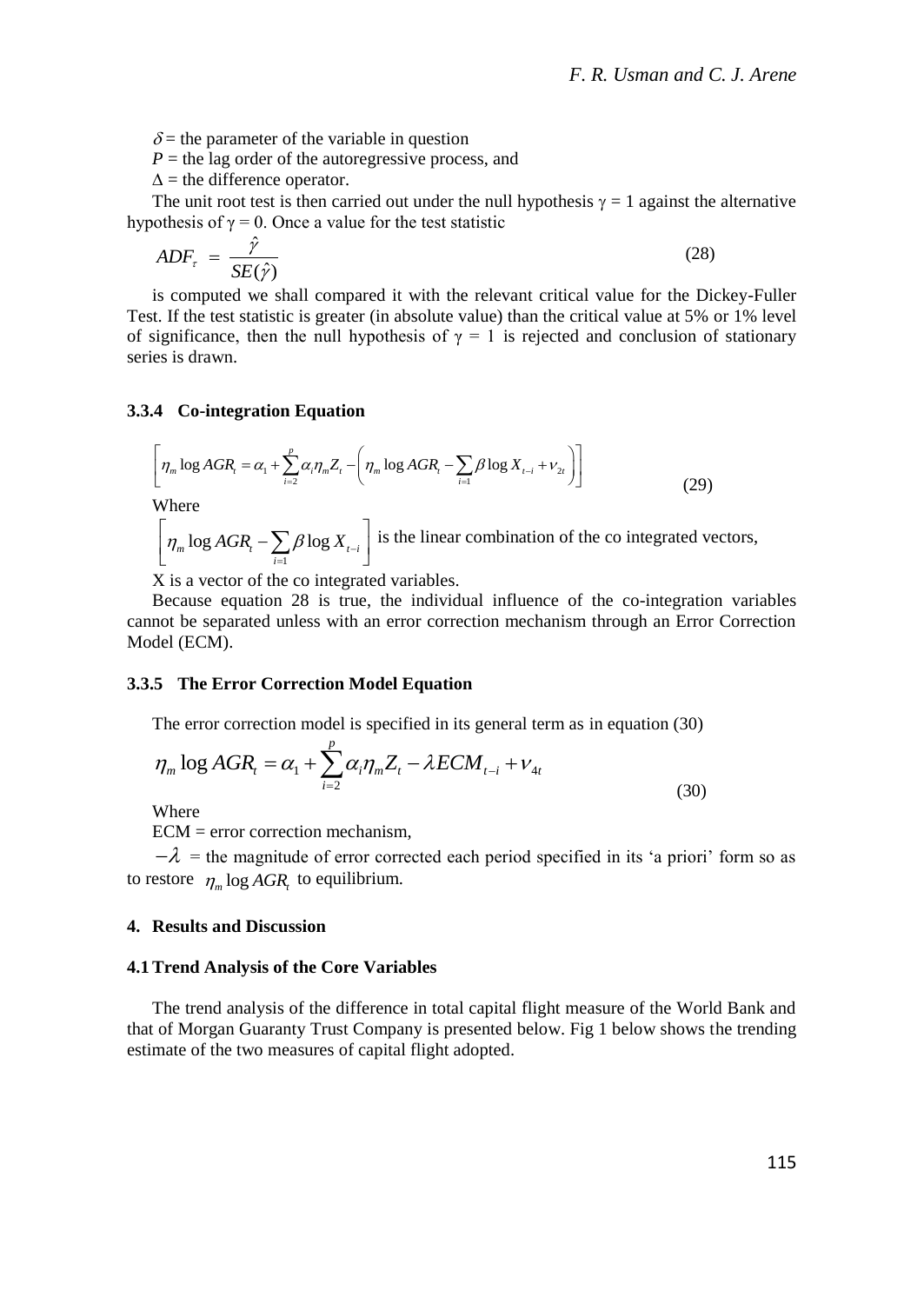

**Source:** Author's computations using data from World Bank 2014, World Bank, World Development Indicators 2011; World Bank, IMF, International Financial Statistics 2011; National Bureau of Statistics, Central Bank of Nigeria. The time period is 1970–2013





**Source:** Author's computations using data from World Bank 2014, World Bank, World Development Indicators 2011; World Bank, IMF, International Financial Statistics 2011;National Bureau of Statistics, Central Bank of Nigeria. The time period is 1970–2013

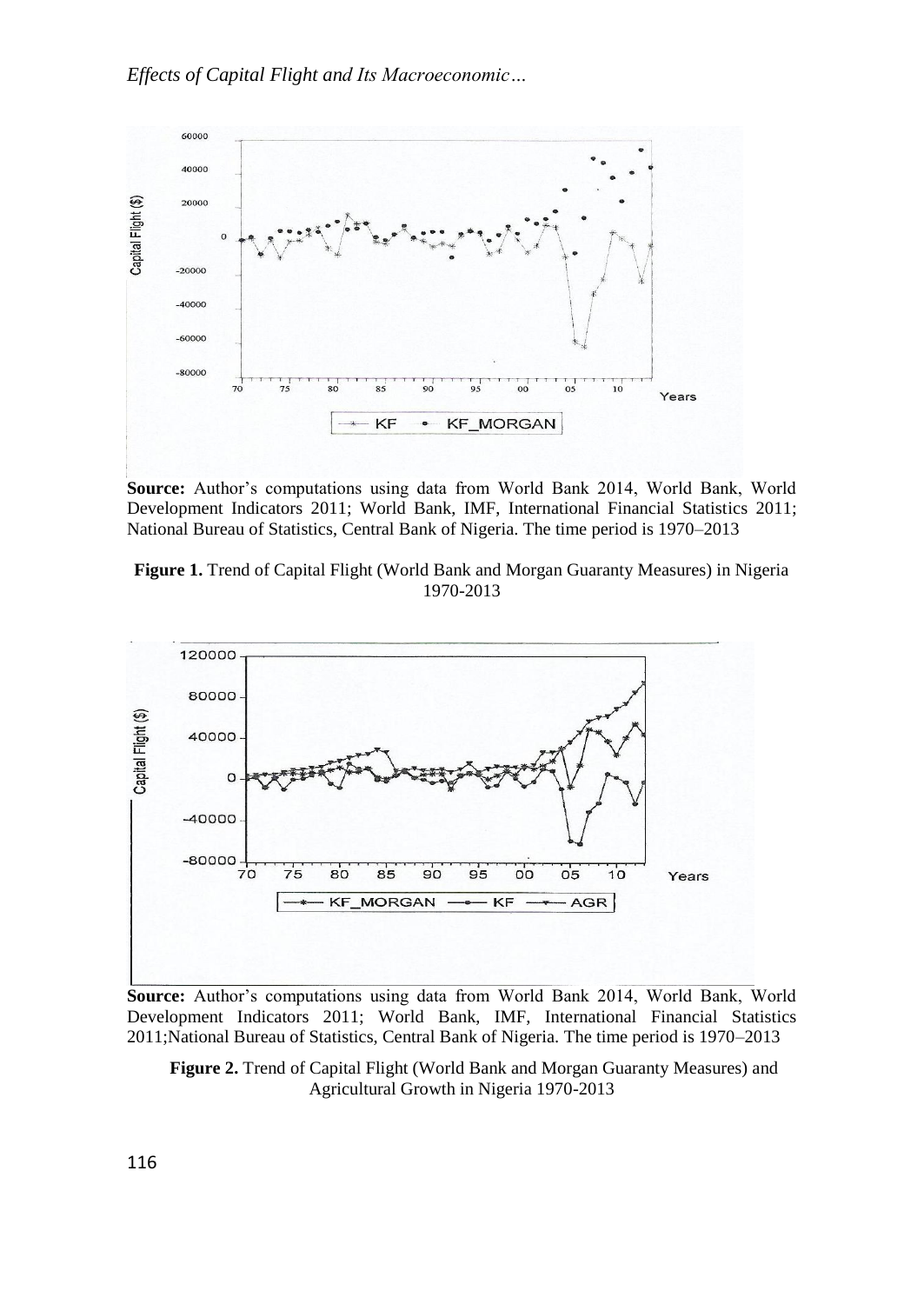As indicated by the trends of capital flight and agricultural growth in Fig 2 above, a relatively trending pattern can be observed between agricultural growth and Morgan Guaranty Trust Company measure of capital flight. Agricultural activities in modern times require increasing capital (financial and physical) and when these capitals are taken out or brought into the country in the form of FDI, it positively or negatively affects agricultural activities, as well as growth. Based on this relationship, agricultural growth is expected to have a negative relationship with capital flight, as shown in World Bank measure of capital flight in Fig 2 above. Therefore, the capital flight measure of the World Bank seem to suggest a better theoretical relationship with agricultural growth, hence is adopted for the model estimation of this study. But before going deep into the model estimation, the unit root and co-integration tests were conducted.

#### **4.2 Unit Root and Co-integration Analysis**

In an attempt to normalize the data from unit root problem, we test for the presence of unit root in the variables and obtain their integrating order. If the dependent variable associated to the model is found to be integrated of the same order with the explanatory variables, then linear combination is suspected among the variables, hence co-integration test will be carried out to ascertain their long-run relationships (Ucak, Ozturk & Sarac, 2012).

| Variable                                                   | ADF           |               |        | <b>PP</b>     |               |        |
|------------------------------------------------------------|---------------|---------------|--------|---------------|---------------|--------|
|                                                            | Level         | ST.<br>Diff,  | Prob.  | Level         | $1st$ Diff.   | Prob.  |
| AGR                                                        | 2.691048      | $-4.565311**$ | 0.0007 | 2.498339      | $-4.591585**$ | 0.0006 |
| KF                                                         | $-3.771795**$ | $-5.756241**$ | 0.0000 | $-2.845773**$ | $-10.45330**$ | 0.0000 |
| <b>EXD</b>                                                 | $-0.891987$   | $-2.000464$   | 0.2854 | $-2.430205$   | $-15.17560**$ | 0.0000 |
| <b>MINS</b>                                                | 1.220643      | $-7.358975**$ | 0.0000 | $-2.293847$   | $-14.29526**$ | 0.0000 |
| POL                                                        | $-1.370399$   | $-6.397699**$ | 0.0000 | $-0.996567$   | $-9.039709**$ | 0.0000 |
| <b>INTD</b>                                                | $-1.883225$   | $-4.733092**$ | 0.0004 | $-1.854734$   | $-6.849086**$ | 0.0000 |
| <b>FDI</b>                                                 | 0.199165      | $-9.556467**$ | 0.0000 | $-0.371831$   | $-9.196390**$ | 0.0000 |
| <b>INF</b>                                                 | $-3.463409**$ | $-6.708184**$ | 0.0000 | $-3.364647**$ | $-11.39498**$ | 0.0000 |
| <b>Note:</b> ** indicates significance at 5% and 1% level. |               |               |        |               |               |        |

**Table 1. ADF and PP Unit Root Test Results for Individual Variables**

*Where, AGR = Shares of agriculture to gross domestic product; KF =Total capital flight; EXD= Stock of gross external debt; MINS = Macroeconomic instability, captured by the standard deviation of GDP; POL = Political instability captured by political freedom indicator; INTD = Interest rate differential; FDI = Net foreign direct investment inflows; INF = annual variability of consumer price index.*

**Source:** E Views Output of ADF and PP Unit Roots Test using data from World Bank, Global Development Finance 2011; World Bank, World Development Indicators 2014; World Bank, Africa Development Indicators 2014, National Bureau of Statistics, Central Bank of Nigeria. The time period is 1970–2013

## **4.2.1 Unit Root Testing for Stationarity of the Variables**

The results of ADF and PP test statistics for the levels and first differences of the annual time series data for the period under investigation are presented in table 1 below. The asterisk (\*) denotes rejection of the unit root hypothesis at the 1% level, while the asterisk (\*\*) denotes rejection of the unit root hypothesis at the 5% level respectively. The ADF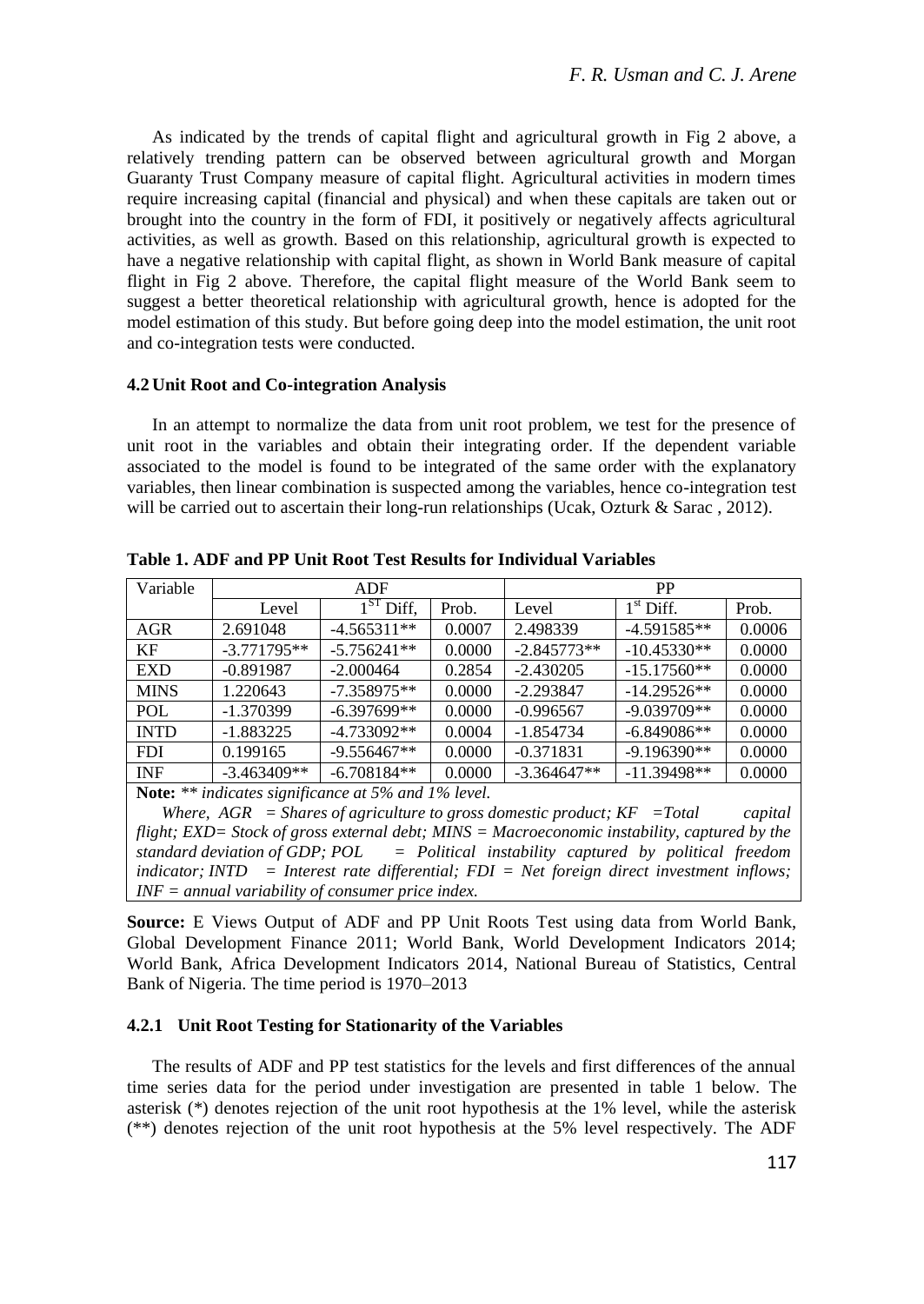statistics were generated with a test for a random walk against stationary AR (1) with drift and trend at the maximum lag length of 9. While the PP test uses the automatic bandwidth selection technique of Newey-West.

From the result in table 1, both the ADF and PP results indicated that the dependent variable (AGR) is integrated of order one ( $\Delta = 1$ ) along side with all the explanatory variables, except the total capital flight (KF) and the annual variability of consumer price index (INF) that proved no unit root even at level (see table 1). When a variable is significant at level, it simply tells that such variable is integrated of order zero ( $\Delta = 0$ ). However, since the dependent variables (AGR) is integrated of the same order ( $\Delta = 1$ ) with most of the explanatory variables, this establish a prerequisite for the presence of long-run linear combination among them, and to avoid mistake of analysis in the long-run relationship and short-run analysis, a co-integration test for the variables is conducted.

## **4.2.2 Co-Integration Test**

Given the established unit root properties of the variables, we proceed to implement the Engle-Granger Residual co-integration procedure. The explanatory variables that have the same order of integration  $(\Delta = 1)$  with the dependent variable are included in an estimate of linear combination at their level form without the intercept term and their Residual (ECM) obtained from the estimate is then subjected to unit root – co-integration test as show in Table 2.

| Null Hypothesis: The Residual has a unit root |            |             |                                        |  |  |  |  |
|-----------------------------------------------|------------|-------------|----------------------------------------|--|--|--|--|
| Augmented Dickey-Fuller test statistic        |            |             | 0.0076                                 |  |  |  |  |
| 1% level                                      |            | $-3.592462$ |                                        |  |  |  |  |
| 5% level                                      |            | $-2.931404$ |                                        |  |  |  |  |
| 10% level                                     |            | $-2.603944$ |                                        |  |  |  |  |
|                                               |            |             |                                        |  |  |  |  |
| Coefficient                                   | Std. Error | t-Statistic | Prob.                                  |  |  |  |  |
|                                               |            | $-3.695016$ | 0.0006                                 |  |  |  |  |
| 219.5382                                      | 1213.287   | 0.180945    | 0.8573                                 |  |  |  |  |
|                                               |            | $-0.556739$ | t-Statistic<br>$-3.695016$<br>0.150673 |  |  |  |  |

### **Table 2. Co-Integration Tests**

**Source:** E Views Output of Co-Integration Tests using data from World Bank, Global Development Finance 2011; World Bank, World Development Indicators 2014; World Bank, Africa Development Indicators 2014, National Bureau of Statistics, Central Bank of Nigeria. The time period is 1970–2013 **Note:** Lag Length: 0 (Automatic based on SIC, MAXLAG=9), \*MacKinnon (1996) onesided p-values.

As indicated in table 2 above, the  $t -$  statistic associated to the co-integration analysis  $(-$ 3.695016) is less than the 1%, 5% and 10% critical values, implying significance at these three levels. The implication of this result is that there is evidence of co-integration or longrun linear relationship among the variables. Consequently, the study adopts the Error Correction Model which was specified in chapter three, in case, co-integration was noted among the variables.

#### **4.3 Presentation of the Long-Run Result**

The empirical results from modeling the nexus between agricultural growth, capital flight and some macroeconomic variables in Nigeria is presented in table 3 below.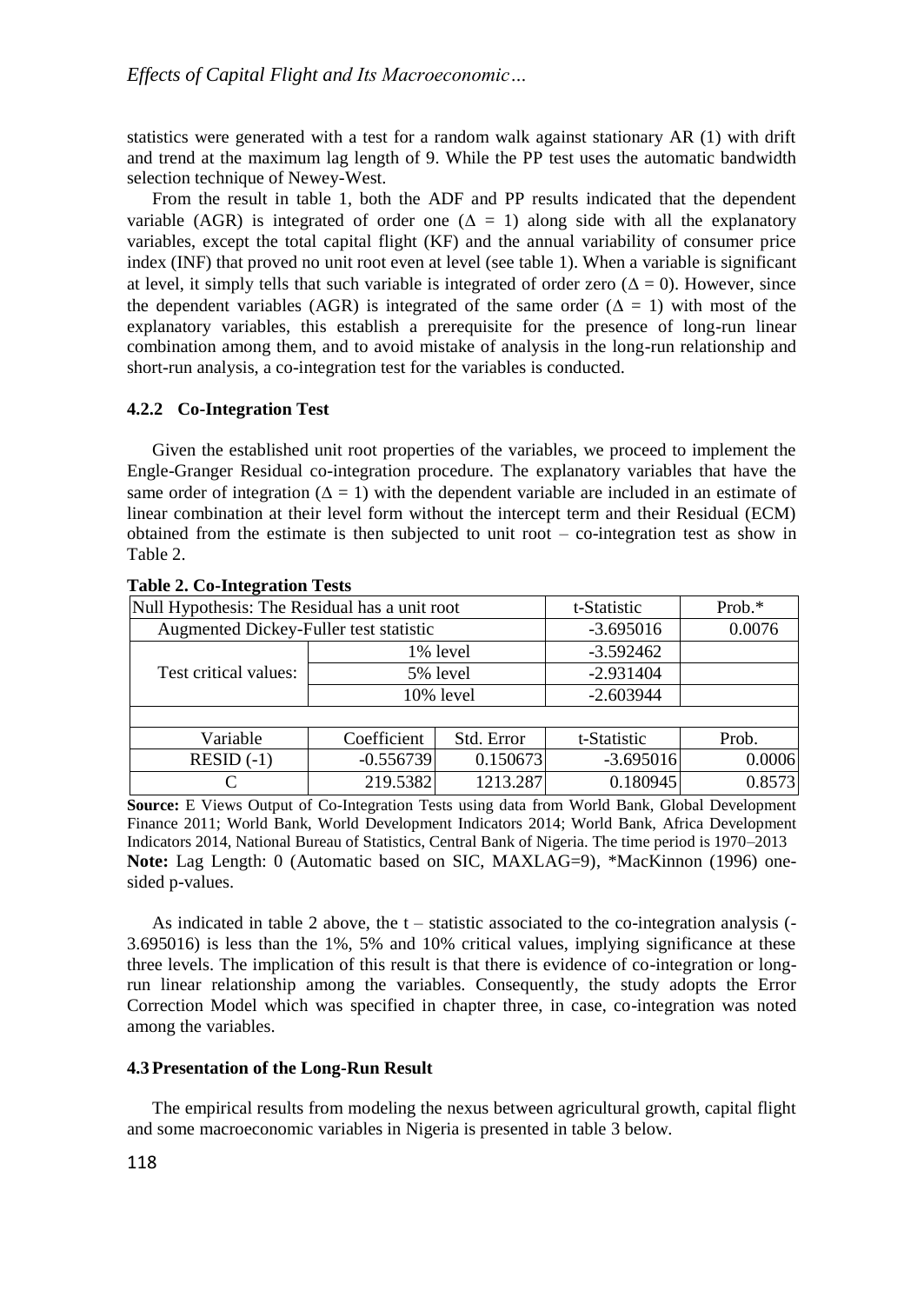|                                                                                   |             | $\frac{1}{2}$    |               |            |  |  |
|-----------------------------------------------------------------------------------|-------------|------------------|---------------|------------|--|--|
| R-squared = $0.818734$ ; Adjusted R-squared = $0.776083$ ; F-statistic = 19.19619 |             |                  |               |            |  |  |
| Prob (F-statistic) = $0.000000$ ; Durbin-Watson stat = $1.968553$                 |             |                  |               |            |  |  |
| Variable                                                                          | Coefficient | <b>Std Error</b> | $t - value$   | $t - prob$ |  |  |
| C                                                                                 | 5.942007    | 0.969302         | 6.130194      | 0.0000     |  |  |
| KF                                                                                | $-1.40E-07$ | 4.45E-06         | $-0.031371$   | 0.9752     |  |  |
| <b>EXD</b>                                                                        | 0.244745    | 0.078685         | $3.110446**$  | 0.0038     |  |  |
| <b>MINS</b>                                                                       | $-0.065537$ | 0.059916         | $-1.093802$   | 0.2817     |  |  |
| <b>POL</b>                                                                        | $-0.603660$ | 0.027692         | $-4.900143**$ | 0.0000     |  |  |
| <b>INTD</b>                                                                       | $-0.040366$ | 0.013242         | $-3.048370**$ | 0.0044     |  |  |
| <b>FDI</b>                                                                        | 0.000134    | 5.19E-05         | 2.575657**    | 0.0145     |  |  |
| <b>INF</b>                                                                        | $-0.001487$ | 0.003998         | $-0.372002$   | 0.7122     |  |  |
| $ECM(-1)$                                                                         | $-1.96E-05$ | 8.01E-06         | $-2.443809**$ | 0.0199     |  |  |
| Note: ** * indicates significance at 5% and 1% level                              |             |                  |               |            |  |  |

**Table 3. ECM Result for Agricultural Growth (AGR) Model**

**Note:** *\*\*,\* indicates significance at 5% and 1% level.*

*Where, AGR = Shares of agriculture to gross domestic product; KF = Total capital flight ; EXD = Stock of gross external debt; MINS= Macroeconomic instability, captured by the standard deviation of GDP; POL= Political instability captured by political freedom indicator; INTD= Interest rate differential; FDI= Net foreign direct investment inflows.*

*INF = annual variability of consumer price index.*

**Source:** E Views Output (2013) using data from World Bank, Global Development Finance 2011; World Bank, World Development Indicators 2014; World Bank, Africa Development Indicators 2014, National Bureau of Statistics, Central Bank of Nigeria. The time period is 1970–2013

From the coefficients of the above result in table 3, capital flight (KF), political instability (POL), interest rate differential (INTD), macroeconomic instability (MINS) and the annual variability of consumer price index (INF) exhibit negative relationships with agricultural growth in Nigeria. On the other hand, the external debt stocks (EXD), and foreign direct investment (FDI) have positive coefficients in the estimated model. By implications the above sign shown by the coefficient indicates that while some variables are in line with the theoretical expectation, others are in contrast with the expectation.

## **4.3.1 Total Capital Flight (KF) - Agricultural Growth (AGR)**

Starting with total capital flight variable, the result indicates that, though, negative relationship exist between total capital flight and agricultural growth at 5% probability, it is not statistically significant. Implying that capital flight has no direct impact on agricultural growth or the impact on agricultural growth is shadowed by the other macroeconomic variables in the system. However, the establishment of negative influence of capital flight on growth conformed to economic theory, since according to Akinlo (2004), capital flight has insignificant negative influence on growth. The argument here is that extractive industries capital flight might not exert significant impact on agricultural sector compared to the capital flight in manufacturing sector. Additionally, capital flight may influence agricultural growth negatively once there is an evidence of foreign investors transferring profits, or other investment gains to their home country.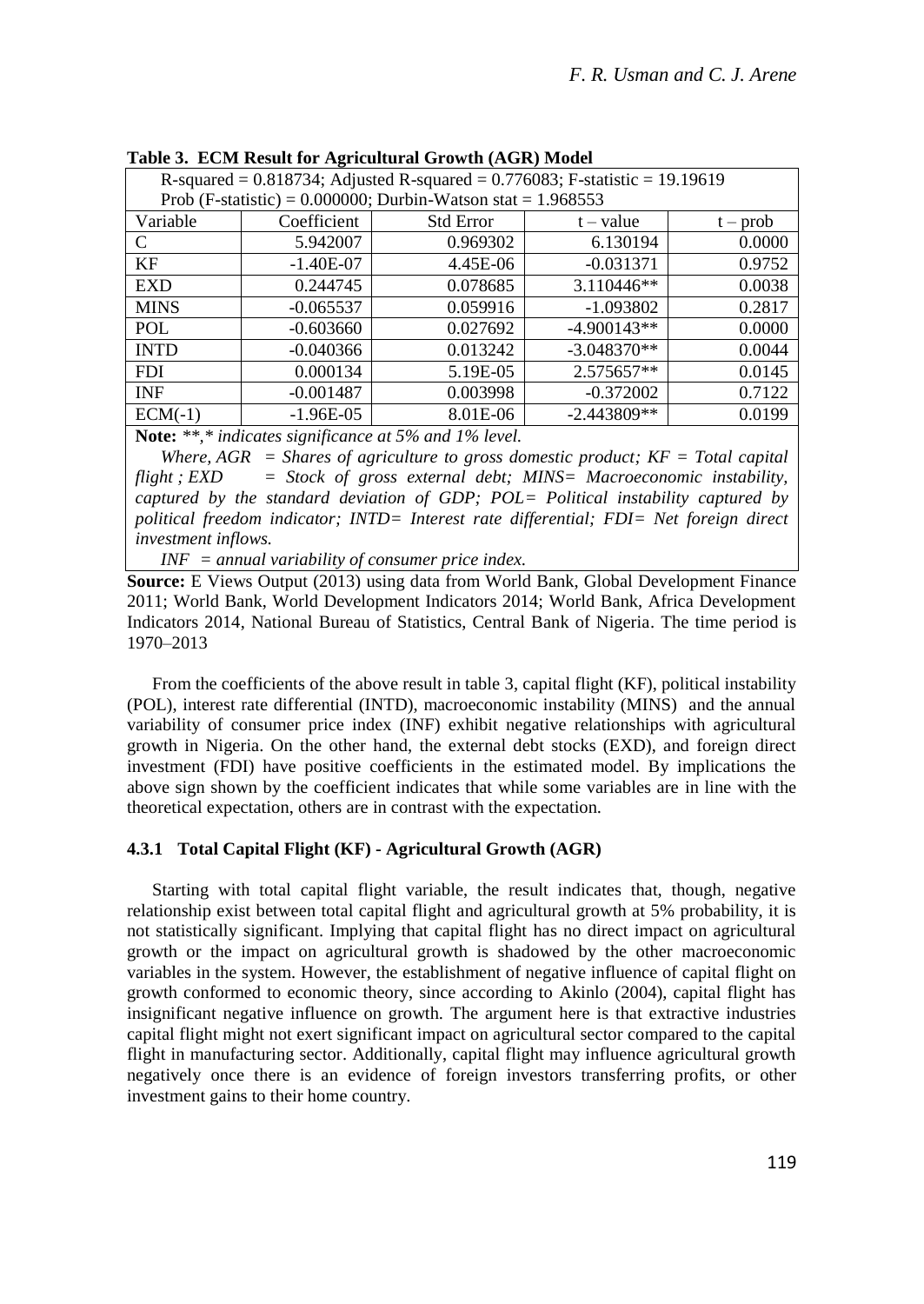#### **4.3.2 Stock of Gross External Debt (EXD) - Agricultural Growth (AGR)**

On the stock of gross external debt (EXD) variable, the result show positive coefficient (0.244745) and statistically significant impact on agricultural growth. It shows that a unit change in EXD will bring above 24% change in the growth of agriculture provided other factors are kept constant. This is not surprising when looking at the fact that external debt, if properly utilised, is expected to help the debtor country's economy by producing a multiplier effect which leads to increased employment, adequate infrastructural base, a larger export market, improved exchange rate, favourable terms of trade and increase in agricultural growth (Hameed et al, 2008). The main lesson of the standard "growth with debt" literature is that a country should borrow abroad as long as the capital thus acquired produces a rate of return that is higher than the cost of the foreign borrowing. In that event, the borrowing country is increasing capacity and expanding output with the aid of foreign savings.

The above growth with external debt relationship is supported in this study by the significant nature of EXD on agricultural growth in Nigeria. The variable has t-value of 3.110446, and with the '2-t rule of thumb', a variable is statistically significant at 5% level when its t-value is greater than or equal to 2 in absolute terms, or when the t-probability is less than or equal to 0.05. Therefore EXD has statistically significant relationship with agricultural growth in Nigeria.

#### **4.3.3 Macroeconomic Instability (MINS) - Agricultural Growth (AGR)**

The result of the macroeconomic instability (MINS) variables show that a unit increases in macroeconomic instability will result to 6.5% decline in agricultural growth in Nigeria. As argued by Hermes and Lensink (2001), macroeconomic instability leads to rising expectations of imposing higher taxes and tax-like distortions, such as exchange rate devaluation, which in turn lowers returns with increased risk and uncertainty of domestically-held wealth. This increases incentives for capital flight. On the other hand, Le & Zak (2006) argued that macroeconomic risk is the major cause of capital flight. High inflation reduces the real value of domestic assets, inducing the residents to hold their wealth outside the country (Hermes et al., 2002). However, the size from the estimated parameter in table 4.3 did conform to the theoretical expectation, but the MINS variable show no significant impact on agricultural growth in Nigeria.

This study is in-line with other studies, such as Ndikumana and Boyce (2003) that also found negative and non-statistically significant impact of macroeconomic instability on economic growth in Nigeria; whereas the overall instability does not significantly affects growth in all sectors of the economy, as other result of uncertainties like political uncertainty in this study has shown.

## **4.3.4 Political Instability (POL) - Agricultural Growth (AGR)**

As indicated in table 4.3 above, political instability (POL) variable has negative and significant effects on agricultural growth in Nigeria. The result show that a unit increases in political instability (as a measure of political freedom indicator) will result to 60% decrease in agricultural growth, other factors kept constant. This result absolutely conformed to the theoretical expectation, since political instability may increase the risks and uncertainty regarding the policy environment and its outcomes for growth is normally negative. Confidence in the domestic political situation may fall; inducing more capital flight episodes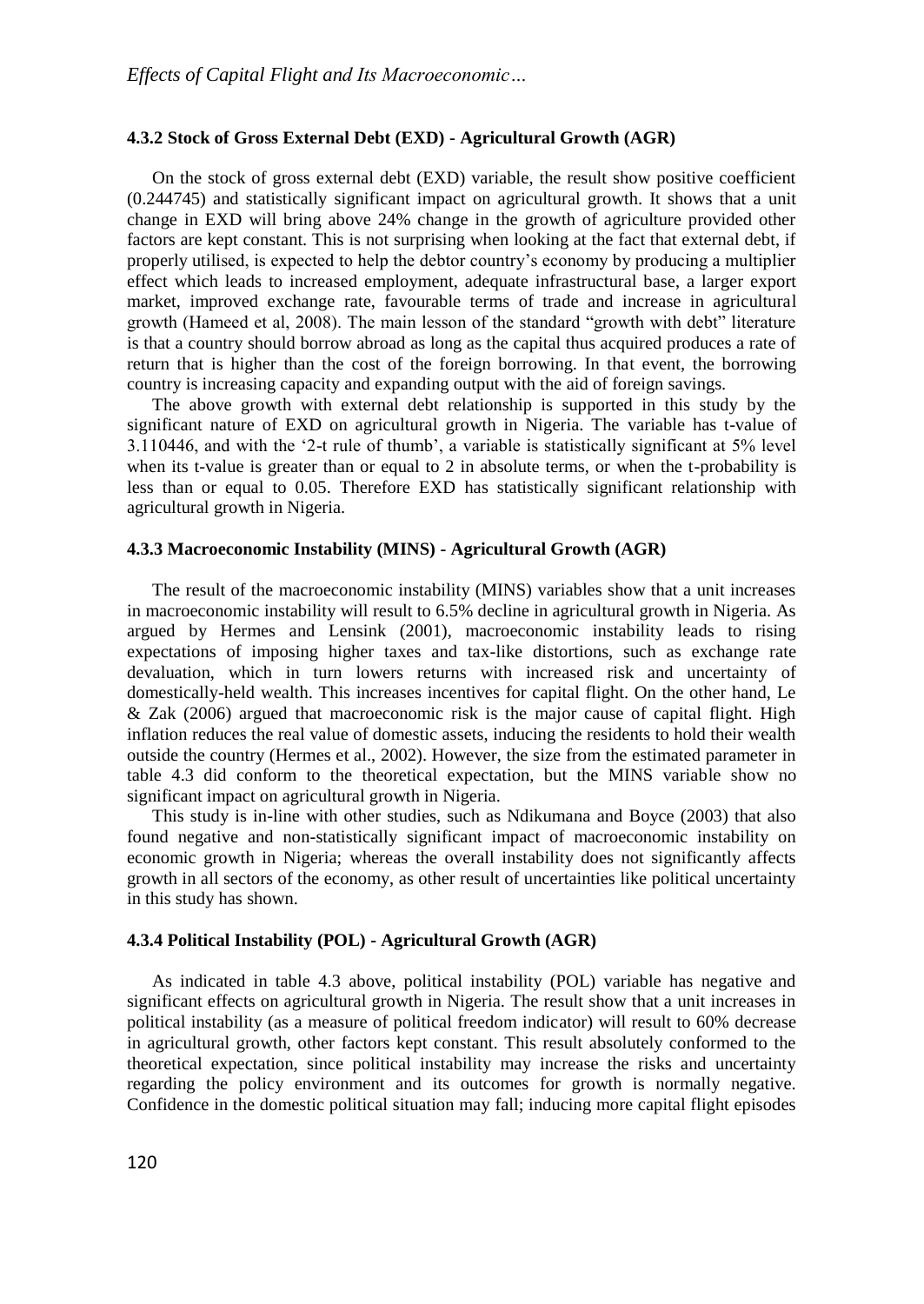since residents may channel their assets overseas due to the increasing risks of losses in their domestic assets and that will negatively affects agricultural growth.

This politically unstable economy has also witnessed a massive decline in the contribution of agricultural to the nations' economic growth. In the 1960s, agriculture accounted for 65-70% of total exports; it fell to about 40% in the 1970s, and crashed to less than 2% in the late 1990s (Lawal, 2011).

#### **4.3.5 Interest Rate Differential (INTD) - Agricultural Growth (AGR)**

The result in table 4.3 shows that interest rate differential has negative influence on agricultural growth in Nigeria. It shows that every unit increase in interest rate differential will have 4% decline in agricultural growth in Nigeria, provided other factors are kept constant. The variable is statistically significant in influencing agricultural growth, judging from the t-value of -3.048370, which is greater than 2 in absolute term. As noted by Alam and Quazi (2003), higher real interest rate differentials between the capital-haven countries and capital less economies contribute to high capital flight and decline in growth of the capital less economy. On the other hand, high rate of capital flight that affects growth negatively is caused by the interest rates deferential both in the short and in the long run.

#### **4.3.6 Foreign Direct Investment (FDI) - Agricultural Growth (AGR)**

The estimated coefficient of foreign direct investment variable in table 4.3 is very low, implying that FDI is not a robust instrument that affects agricultural growth in Nigeria. Specifically, the result shows that a unit increase in FDI will increase agricultural growth by 0.013%, other factors kept constant. Although, FDI proved in this study to be a significant factor that stimulates growth of agriculture, when judged by the t-value of 2.57657, in Nigeria.

It is worthy of note here, in Nigeria, given her natural resource base and large market size (a population of about 160 million), qualifies to be a major recipient of FDI in Africa and indeed, is one of the top three leading African countries that consistently received FDI in the past decade. However, the level of FDI attracted especially to agriculture is small compared to the resource base and potential needs; this is in line with the FAO which posited that the agricultural sector has been one of the least attractive sectors for FDI in Nigeria. Through 1970 to 2001 the sector comprised only 1.7 percent of the total FDI (FAO, 2012). Nigeria's share of FDI inflow to Africa averaged around 20.68% between 1976 and 2007. The percentage of FDI inflow to the agricultural sector in Nigeria during the same period is less than 1%. Between 1980 and 1984, it was 2.46% which was the highest and stood at 0.37% in 2007 (Abu & Nurudeen, 2010).

#### **4.3.7 Variability in Consumer Price Index (INF) - Agricultural Growth (AGR)**

The parameter for the variability in consumer price index has negative value, in-line with theoretical expectation, which states that variability in inflationary variable has negative consequences on growth tendency mostly in developing nation such as Nigeria. The result shows that a unit increase in the variability of consumer price index (INF) will cause agricultural growth to reduce by 0.014%, provided other factors are kept constant.

This shows that as consumer price increases, domestic agricultural production also reduces, implying that agricultural growth is negatively related to increase in variability in consumer prices. This may be due to the fact that unstable consumer price reduces supply on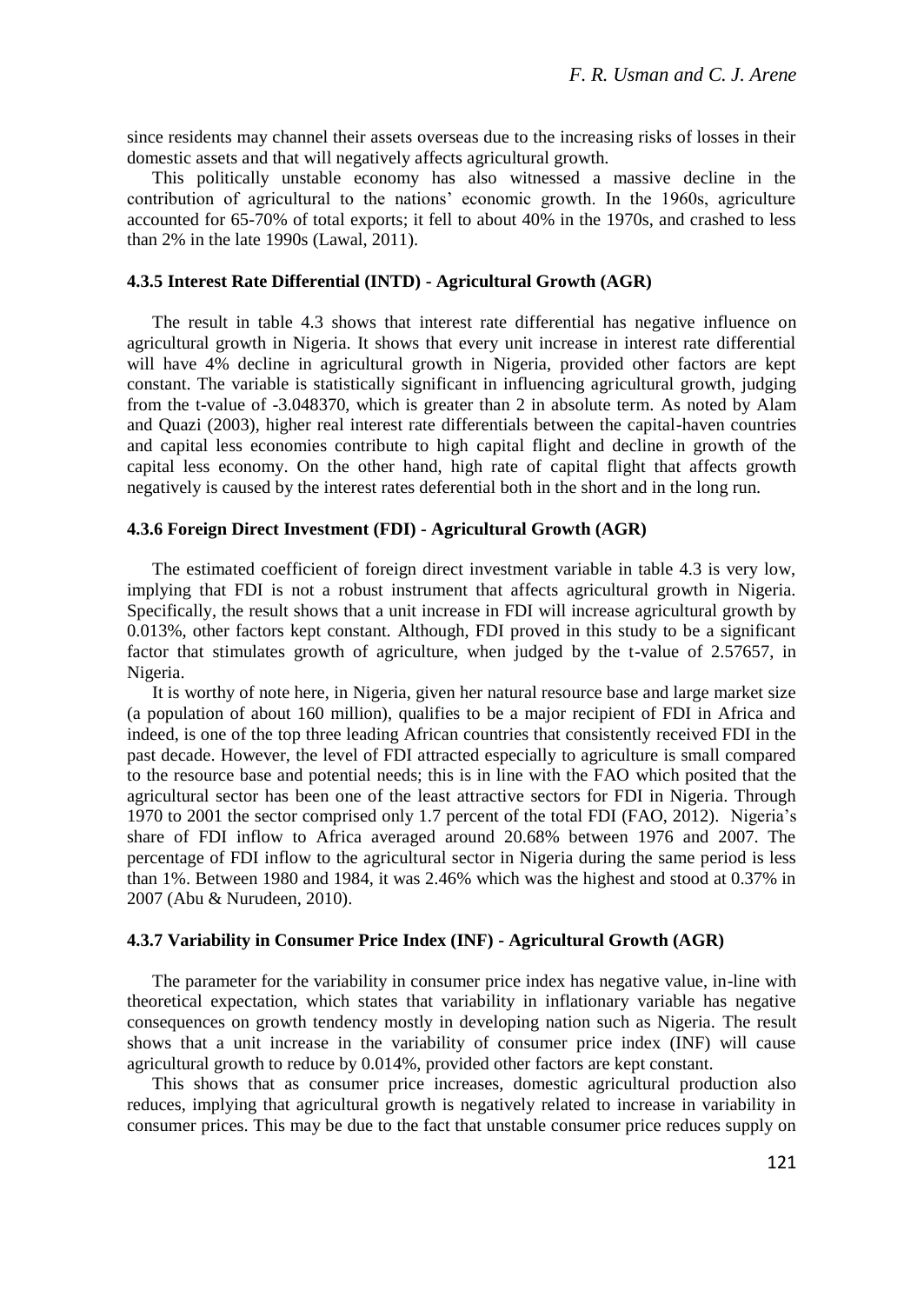the farmer's side leading to decline in agricultural growth. More agro-processing activities must therefore be embarked upon in order that farmers may be able to dispose of their produce at fairly reasonable prices. However, the effects of the variability of consumer prices to agricultural growth is not different from zero, implying not statistically significant, as shown by the result in table 4.3 above. This also goes a long way to tell that in Nigeria, variability in consumer prices is not the major factor bedeviling growth in agricultural sector. In their words, Ajuwon and Ogwumike (2013) noted that, while there are many factors influencing agricultural growth in the country, discovering of oil in Nigeria, frequent political and macroeconomic instability, bureaucratic bottlenecks, lack of political will and corruption forestall agricultural growth in Nigeria.

#### **4.4 Result of the Long-Run Parameter (ECM)**

The long-run error correction mechanisms proved to be statistically significant in correcting the disequilibrium at lag one in the two models. It shows that 0.009% correction is made to the disequilibrium result from the co-integrating vector, at every one year to position agricultural growth in Nigeria to its equilibrium root. The long-run factor in the model has the right sign of negative, showing that at every disequilibrium in the growth of agriculture in Nigeria, there is positive adjustment mechanism at every one year to put them back to equilibrium track, provided other factors are controlled.

#### **4.5 Model Fitness/Stability Results**

Based on the underlying properties of the models specified for this study, such as; linearity in parameters, random sampling of the exogenous variables, homoskedasticity (equal variance), and finally, the no-serial correlation, we analyzed the fitness of the model using the F-statistics and coefficient of multiple determination  $R^2$  and the Durbin-Watson (DW) statistic.

The coefficient of multiple determinations  $R^2$  of approximately 0.82 suggests that 82% of the variation in the agricultural growth model was explained by the explanatory variables included in the model; an evidence of goodness of fits. In the same vein, F – statistic of 19.19 shows that the model is well specified and as a result maintains good fit. Another interest measure of the precision of this analysis is the Durbin-Watson (DW) statistic. A rule of thumb shows that when the DW statistic is less than  $R^2$  in a model, not minding the significant level, such model is said to suffer from multicollinearity, positive first order autocorrelation and spurious regression. Therefore, with the DW statistic of 1.968, being greater than the  $R^2$  in this study, and with reasonable number of the significant factors, the model is said to be free from multicollinearity, positive first order autocorrelation, estimation bias emanating from wrong specification of model and spurious regression.

Finally, the graphical representation of the stability test is done using CUSUM stability analysis as shown in fig 3 below.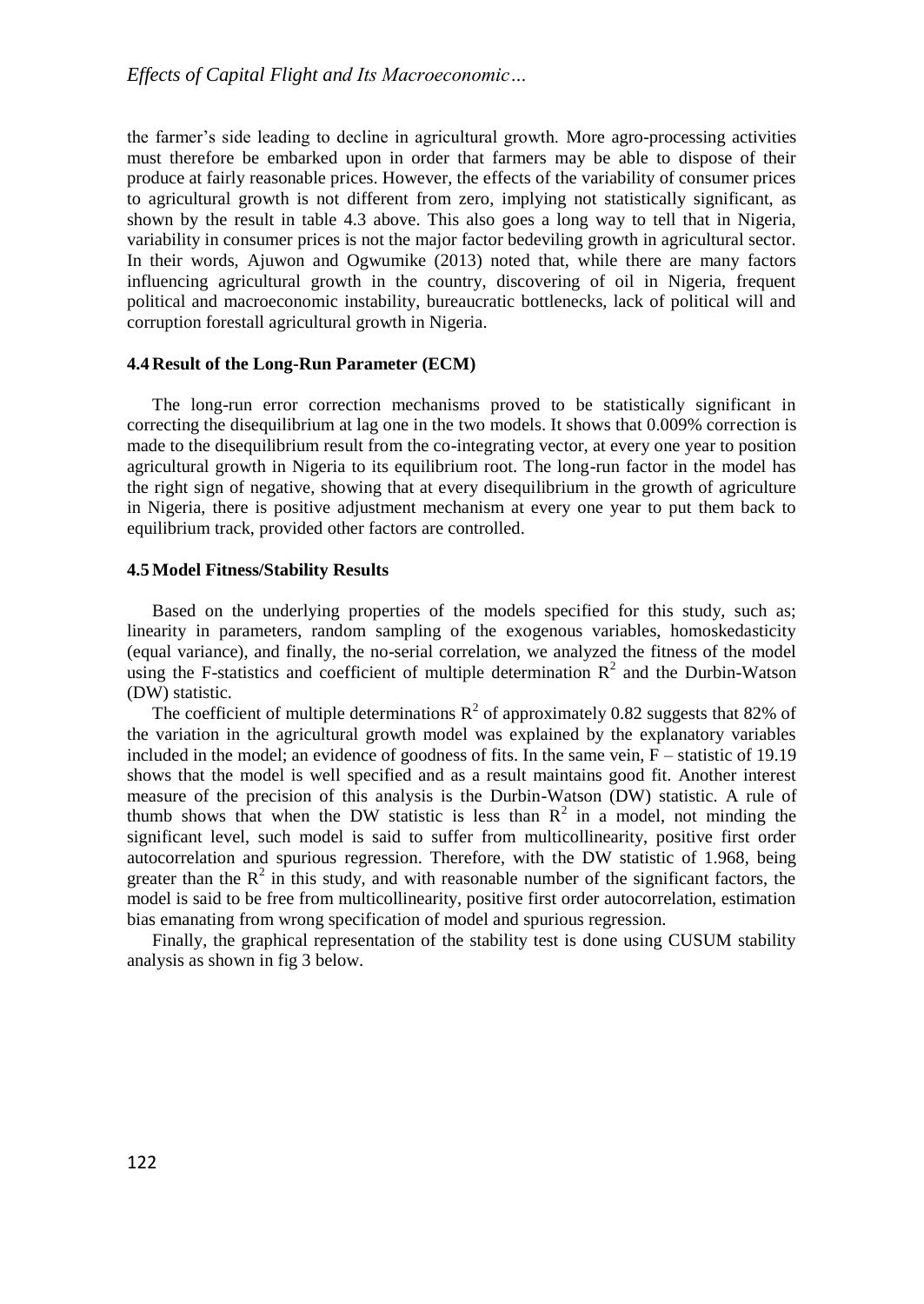

**Source:** E Views Output of CUSUM Stability using data from World Bank, Global Development Finance 2011; World Bank, World Development Indicators 2014; World Bank, Africa Development Indicators 2014, National Bureau of Statistics, Central Bank of Nigeria. The time period is 1970–2013

### **Figure 3: CUSUM Stability Result**

The CUSUM stability analysis shown in the graph above proved that the model is stable. This was proved by the mean reverting trending of estimated model as can be observed by the trending in the graph. For unstable model, its mean will fluctuate through a definite direction without reverting toward the zero roots in the graph.

### **4.6Evaluation of Research Hypothesis**

The only hypothesis stated for this study, which is 'the volume of total capital outflows and its implicit factors have no significant effects on agricultural growth in Nigeria' is evaluated as stated earlier using the  $F-$  Statistic result in table 4.3 above. The  $F-$  Statistic tells how significant the overall parameters are in explaining the variations in the dependent variables, here, agricultural growth proxy by the shares of agriculture to gross domestic product (GDP). Thus, from the result the F-statistic value is 19.19619 with the probability value of 0.00000, implying that the volume of total capital outflows and its implicit factors have significant effects on agricultural growth in Nigeria; therefore the null hypothesis was rejected at 5% significant level.

#### **5. Conclusion and Recommendations**

Nigeria experienced low and volatile investment growth rate in the agricultural sector during the research period. Theory explaining capital flight suggests that this phenomenon is driven by both private and public actors, implying that an increase in capital flight would affect private and public investments, then agricultural growth. By testing economically this hypothesis, the results show that capital flight significantly reduces agricultural growth in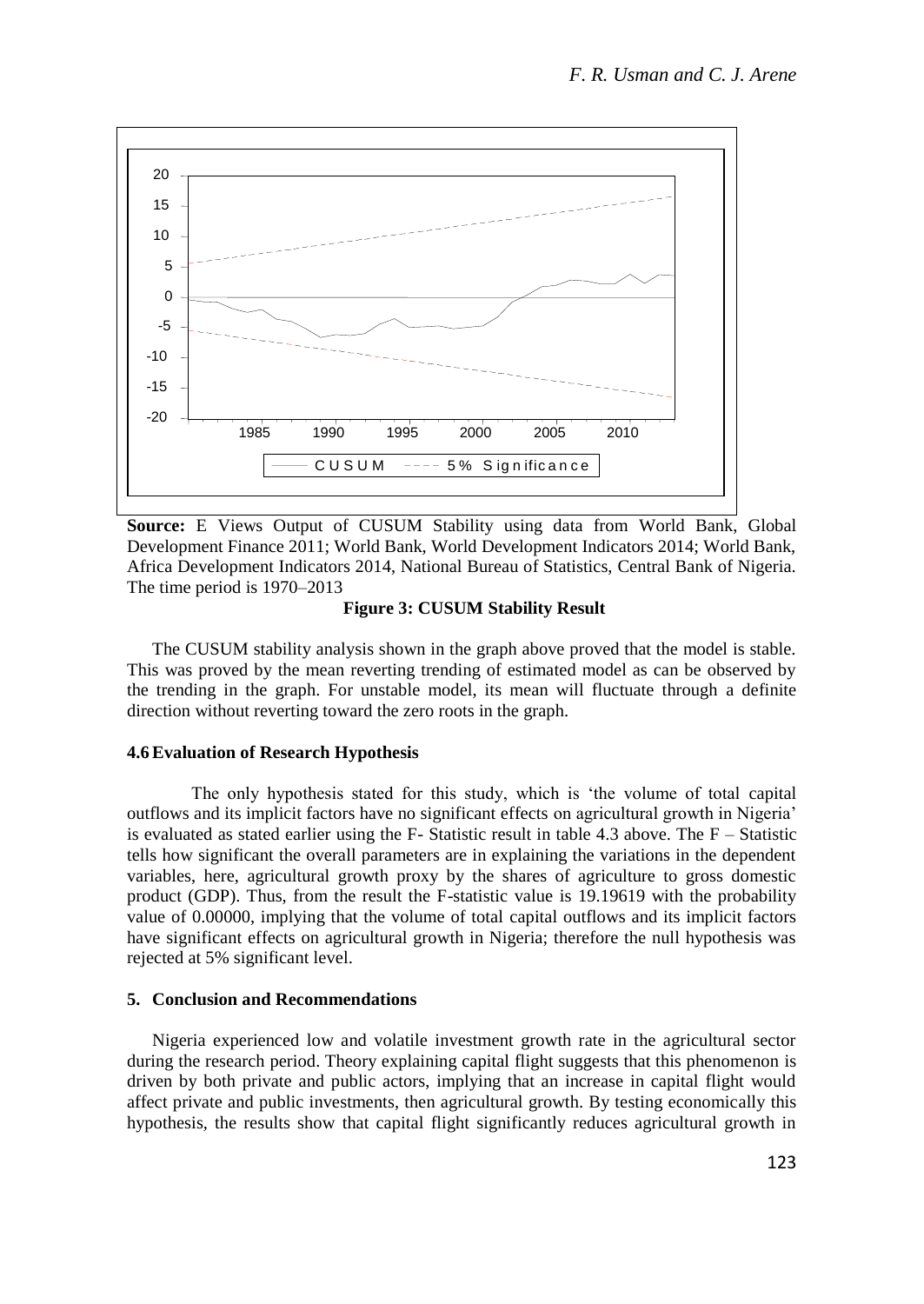Nigeria. Therefore, capital flight poses a huge threat to high and sustainable growth in the country. This result is in consistence with previous findings in the literature (Lan, 2009; Guvsarova,2009; Ameth, 2014). Based on the summary of the findings of this study, it was obvious that stock of gross external debt (EXD), political instability (POL), interest rate differential (INTD) measured by the difference between domestic interest rate and US interest rate, and the net foreign direct investment (FDI) inflows are the significant factors that affect agricultural growth in Nigeria. In addition, total capital flight (KF), macroeconomic instability (MINS) captured by the standard deviation of GDP, and annual variability of consumer price index (INF) show negative relationship with agricultural growth. However, their effects were not statistically significant, implying that the effects of these variables are not statistically different from zero. The key implication of these results is that capital flight repatriation contributes to a significant increase in the volume of agricultural investment in the country, credit to the private sector, the quality of institutions, and domestic savings, implying that this repatriation requires the minimization of uncertainty with respect to the macro-economic and institutional environment in order to reduce risks of losses in the real value of domestic assets of private investors. Moreover, efforts to improve governance, to strengthen institutional quality, and to promote a stable political environment are necessary to repatriate fled capital. In that sense, capital flight repatriation calls for the Nigerian government to behave more responsibly, particularly in managing public resources and for foreign banks to be morally responsible in the repatriation of public funds that are supposed to be used in financing agricultural sector in the country.

In addition, Nigeria's judicious use of the income accruing from loans and FDI is paramount if agricultural growth is to be enhanced. Furthermore, the overall peace, security of lives and property and guaranty of investment by the government is essential.

### **6. Research Limitations and Avenues for Further Research**

The study is agricultural real sector-specific. Service activities within the agricultural setting need to be incorporated in further research. There is also the need to investigate the determinants of capital flight: this will provide policy guide for reducing the incidence of illicit capital flight in developing countries.

### **Acknowledgement**

This article is distilled from the first author's M. Sc dissertation in the department of agricultural economics, University of Nigeria, Nsukka. The second author is the dissertation supervisor. The authors gratefully acknowledge constructive criticisms from members of the departmental postgraduate board on an earlier draft.

## **References**

- Abu O. G & Nurudeen (2010). "Determinants of FDI in Nigeria: An empirical analysis"*. Global Journal of Human Social Science.*
- Ajayi, I.S. (1992). An economic analysis of capital flight from Nigeria. World Bank Working Paper 993. The World Bank, Washington, D.C.
- Ajayi, I.S. (1995). Capital Flight and External Debt in Nigeria. Research Paper 35, *African Economic Research Consortium* (AERC), Nairobi, Kenya.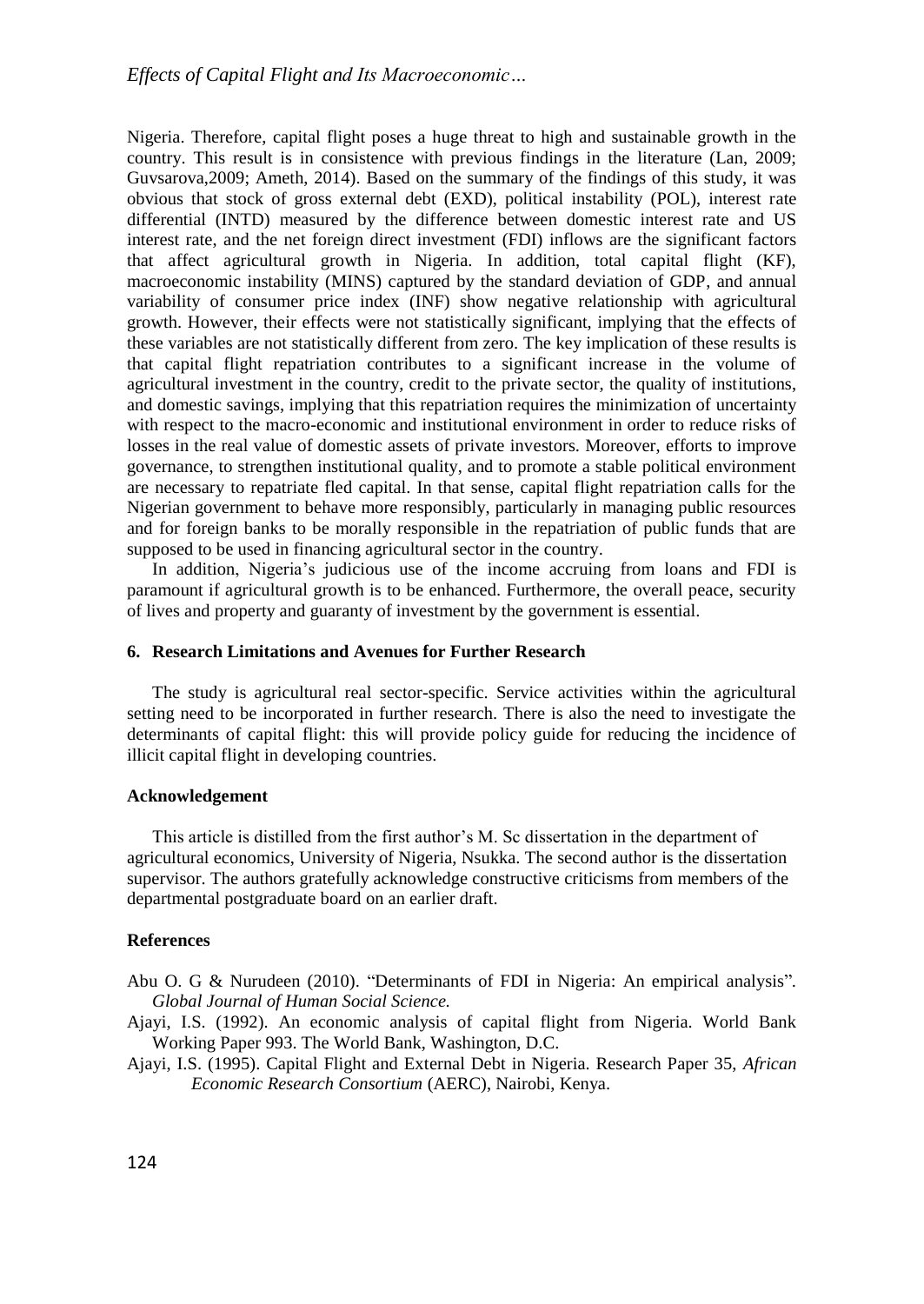- Ajayi, S.I. (1997). An Analysis of External Debt and Capital Flight in the Severally Indebted Low Income Countries in Sub-Saharan Africa. Research Department, International Monetary Fund Working Paper 68 (Washington DC).
- Ajayi, I.S. (2007). "Dynamics of capital flight: Causes and determinants". Paper prepared for the Senior Policy Seminar on Capital Flight from sub-Saharan Africa: Implications for Macroeconomic Management and Growth, 30 October–2 November 2007, Pretoria, South Africa.
- Akinlo, A.E., (2004). "Foreign Direct Investment and Growth in Nigeria": An Empirical Investigation. *Journal of Policy Modelling,* (26): 627-639.
- Ameth, S. N. (2014). "Capital Flight from the Franc Zone: Exploring the Impact on Economic Growth", AERC Research Paper269, African Economic Research Consortium, Nairobi, Kenya.
- Arene, C.J. (2014). *Agricultural Economics: A functional Approach*, 2<sup>nd</sup> Edition: University of Nigeria Press, pp185-193
- Cerra, V., M. Rishi & Saxena, S.C. (2008). "Robbing the riches: Capital flight, institutions, and debt". *Journal of Development Studies*, 44(8): 190–213.
- Cuddington, J. (1986). Capital Flight: Estimates, Issues, and Explanations. Princeton Studies in International Finance No. 58. Princeton University, Department of Economics. Princeton, New Jersey.
- Dooley, M.P. (1988). Capital flight: A response to differences in risk. International Monetary Fund Staff Paper, 35: 422–36.
- FAO (2012). Foreign agricultural investment country profiles http://www.fao.org/tc/policysupport/investment-policy/databases-and-country-profiles
- Federal Ministry of Agriculture, Water resources and Rural Development, FMAWRD (1989). Strategies for development of social forestry in Nigeria: a study of the background and opportunities for social forestry development in Nigeria. Forestry Management, Evaluation and Coordinating Unit. 6-14.
- Fofack, H. & Ndikumana, L. (2010). "Capital Flight Repatriation: Investigation of its Potential Gains for Sub-Saharan African Countries". *African Development Review, 22(1): 4-22.*
- Fosu, A.K. (1996). "The Impact of External Debt on Economic Growth in Sub-Saharan Africa". *Journal of Economic Development, 1 (21): 93-118.*
- Global Financial Integrity (2013). Illicit Financial Flows from Developing Countries: 2002- 2011,Washington DC.
- Gosarova, V. (2009). "The Impact of Capital Flight on Economic Growth", Unpublished Master's Thesis, Kyiv School of Economics.
- Gournichas, O., & Jeanne, O. (2006). The Elusive Gains from International Financial Integration, Review of Economic Studies, (73):3
- Hameed A., Ashraf H. & Chaudhary M. A. (2008). "External Debt and its Impact on Economic and Business Growth in Pakistan". *International Research Journal of Finance and Economics .Issue 20.*
- Hermes, N. & Lensink, R. (2001). Capital flight and the uncertainty of government policies.Economics Letters, 71(3): 377–81.
- Hermes, N., R. Lensink & Murinde, V (2002). Capital flight, policy uncertainty, and the instability of the international financial system. In A. Mullineux and V. Murinde, eds., Handbook of International Banking. Cheltenham: Edward Elgar (forthcoming) IMF.
- Hutcheson, G. D. (2011). Ordinary Least Squares Regression. in L. Moutinho and G.D. Hutcheson, the SAGE Dictionary of Quantitative Management Research. Pp 224-228.